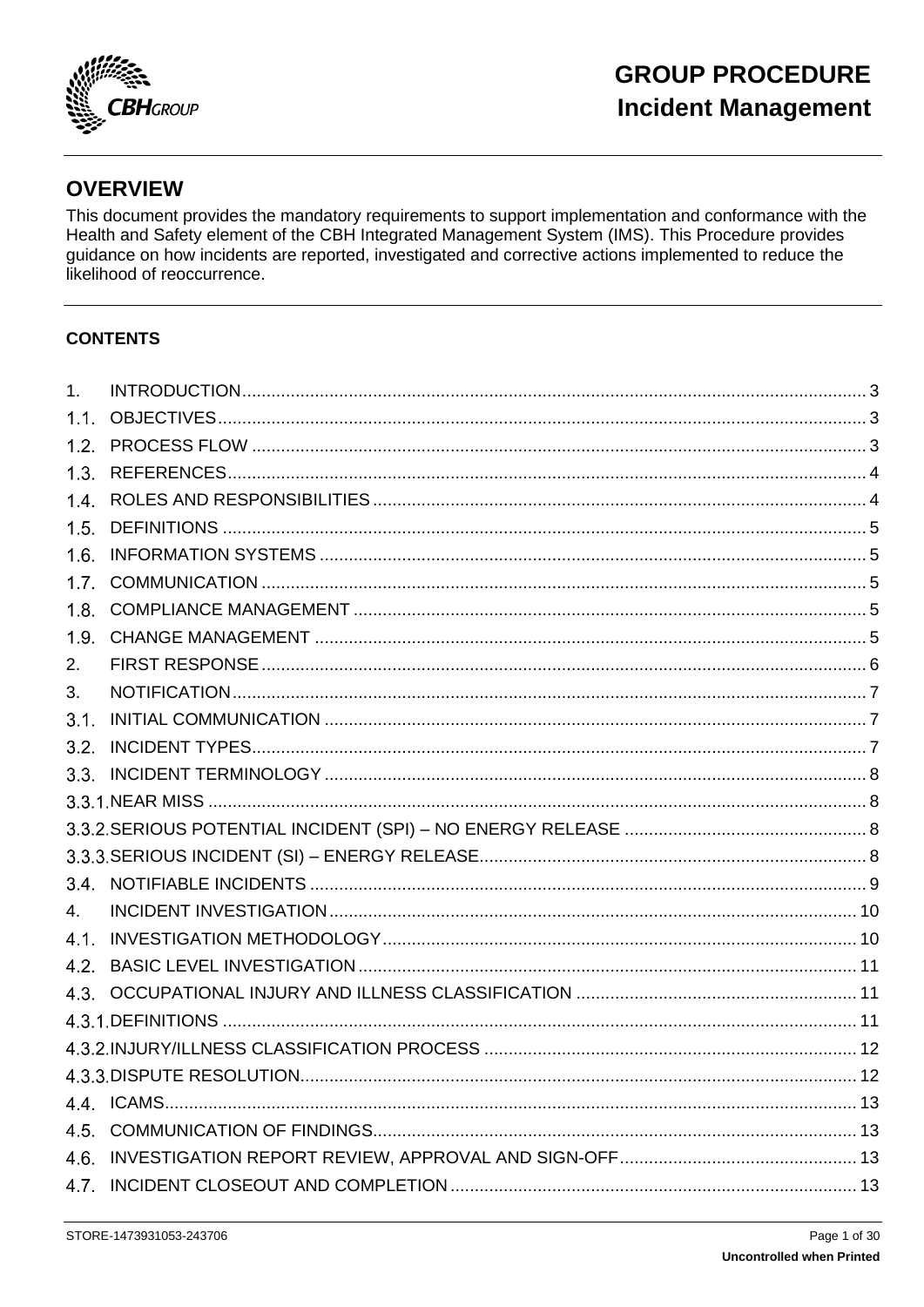

| 5.   |  |
|------|--|
| 5.1. |  |
|      |  |
|      |  |
|      |  |
|      |  |
|      |  |
|      |  |
|      |  |
|      |  |
| 6.   |  |
|      |  |
|      |  |
|      |  |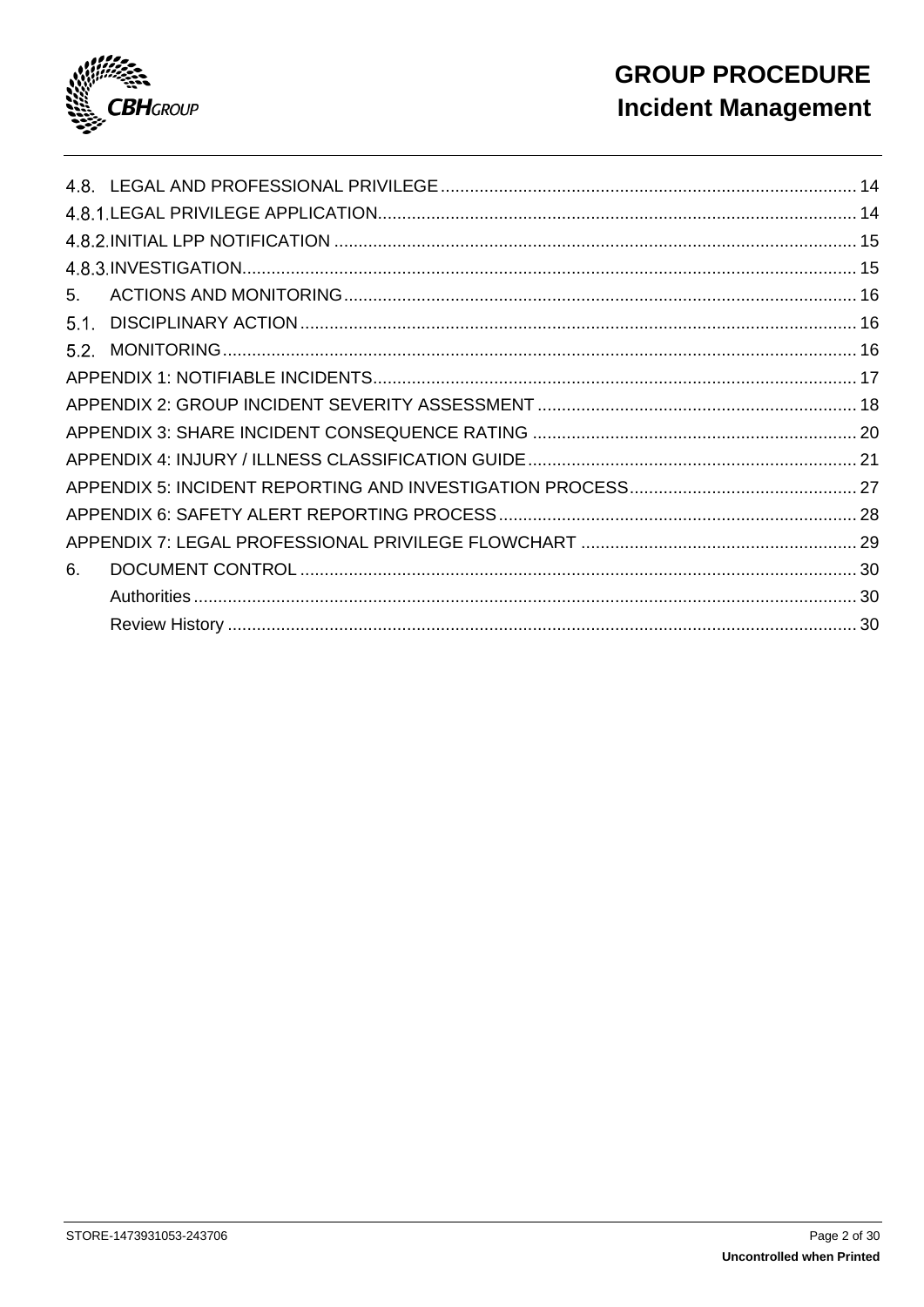

### <span id="page-2-0"></span>**1. INTRODUCTION**

An incident is defined as an unplanned event that has led to or could have led to an injury, harm or damage, loss, efficiency / production reduction and includes near misses.

#### <span id="page-2-1"></span> $1.1.$ **Objectives**

To ensure that incidents have appropriate processes in place to minimise risk and the impact they have on people, environment and the business by:

- 1. Ensuring processes are in place and understood to facilitate timely reporting of all incidents
- 2. Ensuring initial action is taken to manage the incident
- 3. Ensuring that when a serious potential incident occurs, work does not resume until corrective and preventative actions have been implemented to reduce the likelihood of recurrence
- 4. Performing investigations which identify and prioritise corrective and preventative actions to address root causes and are selected based on the hierarchy of control, and
- 5. Ensuring data gathered though the incident reporting and investigation process is analysed to identify any trends; these outcomes shall be used to increase safety performance, reduce risk and improve the IMS and supporting systems.

| <b>Incident Activity</b> | <b>KPI</b>                                                                                                                                                                                       | <b>Measure</b>                               |
|--------------------------|--------------------------------------------------------------------------------------------------------------------------------------------------------------------------------------------------|----------------------------------------------|
| Incident response        | Respond immediately to minimise harm / severity but do<br>п<br>not compromise yours or others safety or security                                                                                 |                                              |
| Notification             | Reported as soon as practical<br>п<br>Comply with legal reporting requirements<br>г                                                                                                              | >12 hours<br>100% compliance                 |
| Investigation            | All safety SPIs, Major and Critical incidents have an ICAM<br>Е<br>performed<br>All regulatory breaches are investigated<br>п<br>All investigations completed and closed out within 28 days<br>п | 100% compliance                              |
| Actions                  | Actions are closed out within their due date<br>п<br>Open actions extended past their original due date<br>ш                                                                                     | # overdue actions<br># extended open actions |
| Monitoring               | All incidents are periodically reviewed to determine trends<br>п<br>and additional actions required                                                                                              | 100% Compliance<br>per annum                 |

Procedures and KPIs have been developed for the following incident activities:

#### <span id="page-2-2"></span> $12$ **Process Flow**

The high-level process flow for Incident Management [\(Figure 1\)](#page-2-3) puts related processes into perspective and is applicable to all incidents.

<span id="page-2-3"></span>

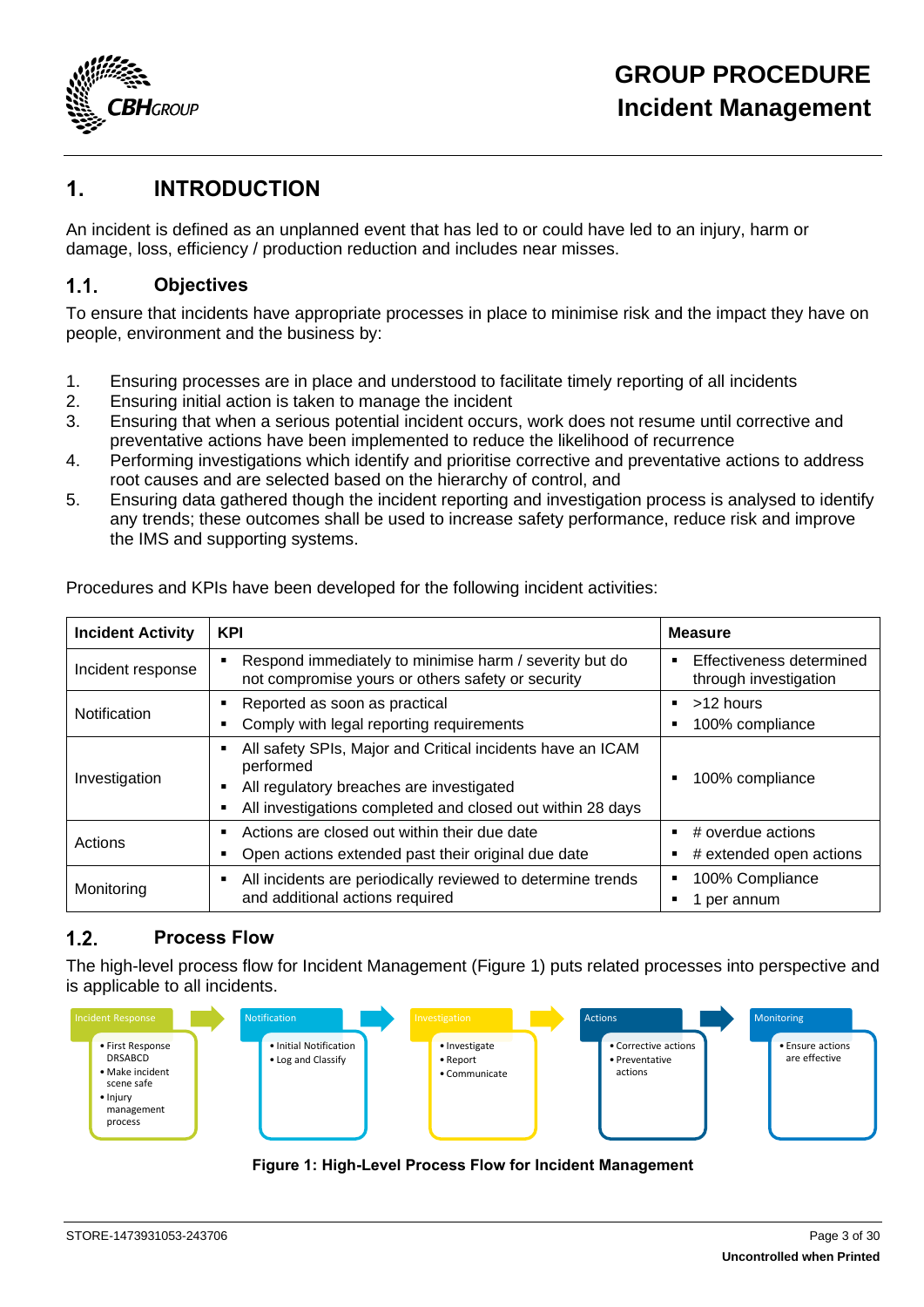

#### <span id="page-3-0"></span> $1.3.$ **References**

| Reference                                    | <b>STORE ID</b>      |
|----------------------------------------------|----------------------|
| <b>Quality and Food Safety Policy</b>        | STORE-1473931053-546 |
| Health, Safety and Environment Policy        | STORE-1473931053-383 |
| <b>Critical Risk Control Standard</b>        | STORE-1473931053-249 |
| Hazard, Risk and Change Management Procedure | STORE-1473931053-382 |

#### <span id="page-3-1"></span> $1.4.$ **Roles and Responsibilities**

| Role                                                                           | <b>Responsibilities</b>                                                                                                                                                                                                                                                                                                                                                                                                                                                                                                                                                                               |  |  |
|--------------------------------------------------------------------------------|-------------------------------------------------------------------------------------------------------------------------------------------------------------------------------------------------------------------------------------------------------------------------------------------------------------------------------------------------------------------------------------------------------------------------------------------------------------------------------------------------------------------------------------------------------------------------------------------------------|--|--|
| <b>Chief Operating</b><br>Officer (COO) /<br><b>Relevant Senior</b><br>Manager | Determine investigations required to be performed under LPP in consultation with Head of<br>Health, Safety & Environment<br>Review incident and investigation Key Performance Indicators (KPIs)<br>٠<br>Participate in ICAM investigation reviews<br>٠<br>Ensure processes are in place and functioning to demonstrate conformance to this<br>٠<br>procedure.                                                                                                                                                                                                                                         |  |  |
| Head of Health,<br>Safety &<br>Environment                                     | Determine investigations to be performed under LPP in consultation with COO<br>٠<br>Ensure incident and investigation KPIs are monitored and reported<br>٠<br>Review the status of accident incident investigations, corrective and preventive actions at<br>٠<br>the Weekly HSE Team meeting.                                                                                                                                                                                                                                                                                                        |  |  |
| Health and<br>Wellness<br>Manager                                              | Provide advice to IP and RLM when injury management is required<br>٠<br>Classify injuries and illnesses in consultation with the IP, RLM and medical provider.<br>٠                                                                                                                                                                                                                                                                                                                                                                                                                                   |  |  |
| Zone General<br>Manager                                                        | Review incidents in area of responsibility and ensure risk ratings are assigned correctly in<br>٠<br>consultation with appropriate Area Manager and Safety Advisor where required<br>Lead and/or review incident Investigation, implementation, monitoring and reporting of<br>$\blacksquare$<br>Actions for Level 4 and Level 5 Incidents.                                                                                                                                                                                                                                                           |  |  |
| Area/Terminal<br>Manager                                                       | Review incidents in area of responsibility and ensure risk ratings are assigned correctly in<br>٠<br>consultation with Zone General Manager and Safety Advisor where required<br>Lead incident Investigation, implementation, monitoring and reporting of Actions for Level<br>٠<br>2 and Level 3 Incidents.                                                                                                                                                                                                                                                                                          |  |  |
| Zone Safety<br>Advisor                                                         | Review Zone incidents on a weekly basis to ensure risk ratings are assigned correctly and<br>٠<br>appropriate fields are completed in Share<br>Support and facilitate incident response, reporting and investigations<br>٠<br>Follow up and assist Managers with lagging incident and investigation KPIs in area of<br>٠<br>responsibility.                                                                                                                                                                                                                                                           |  |  |
| Responsible Line<br>Manager                                                    | Ensure accurate and timely entry of incident details to relevant information system<br>٠<br>Lead incident Investigation, implementation, monitoring and reporting of actions for Level<br>٠<br>1 Incidents<br>Organises transport of Injured Person (IP) to medical appointments and shall accompany<br>$\blacksquare$<br>or assign a responsible person to accompany the IP at all times when attending medical<br>appointments<br>Report injuries to the Health and Wellness Manager as soon as practicable after the<br>incident to facilitate effective early intervention and injury management. |  |  |
| Investigation<br>Owner                                                         | Ensure investigations in area of responsibility are completed for events as appropriate<br>$\blacksquare$                                                                                                                                                                                                                                                                                                                                                                                                                                                                                             |  |  |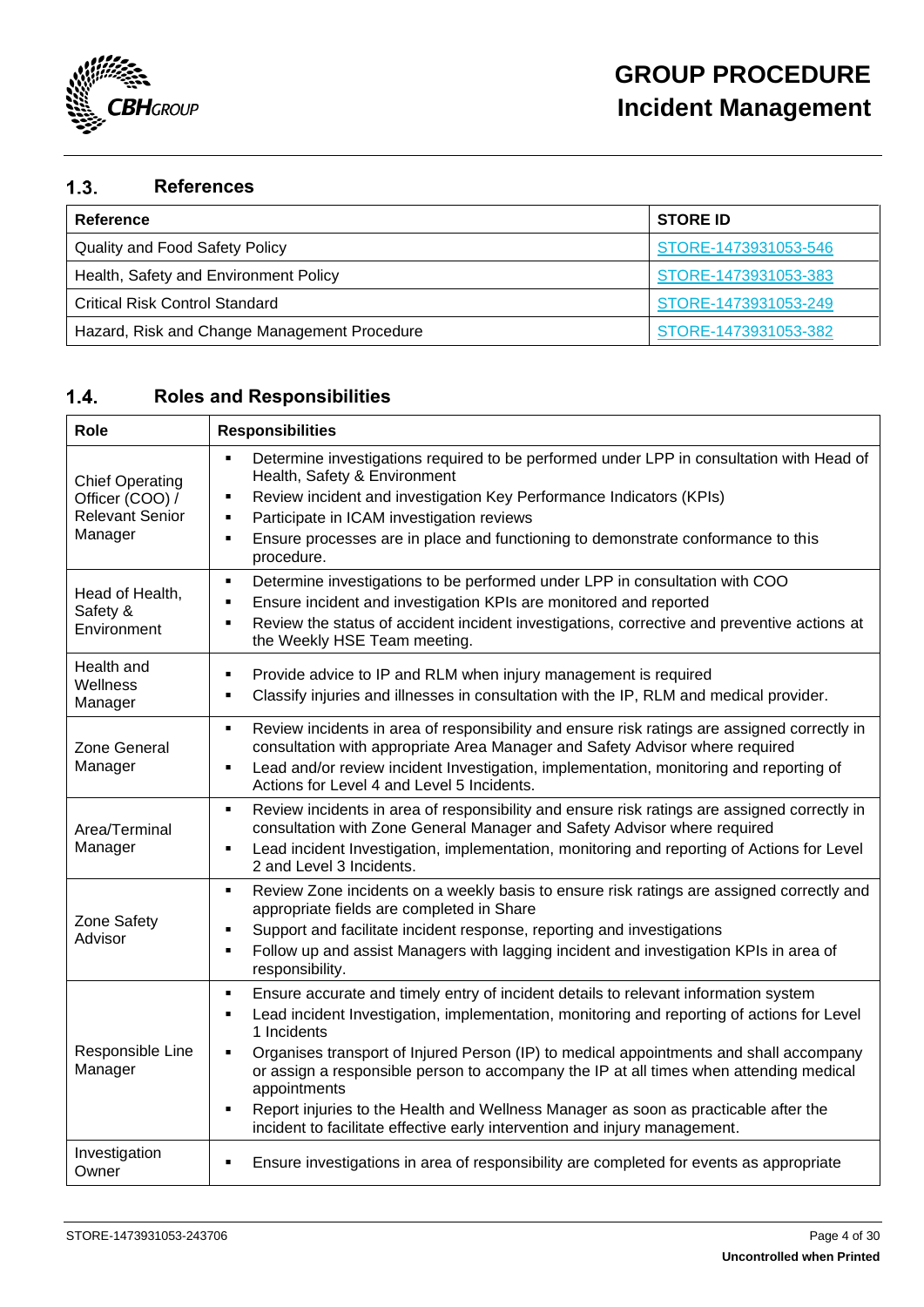

| Role                         | <b>Responsibilities</b>                                                                                                                                                                                                                                                                                                                                              |  |  |
|------------------------------|----------------------------------------------------------------------------------------------------------------------------------------------------------------------------------------------------------------------------------------------------------------------------------------------------------------------------------------------------------------------|--|--|
|                              | Ensure investigations are completed thoroughly and in appropriate timeframes, and<br>appropriate corrective actions are assigned                                                                                                                                                                                                                                     |  |  |
|                              | Review and close out investigations in Share.                                                                                                                                                                                                                                                                                                                        |  |  |
| Investigation<br>Team Leader | Control incident scene once first response/emergency processes are completed<br>Lead investigation process, assigning tasks to the investigation team and communicate<br>information on investigation status as required<br>Ensure investigations are completed thoroughly and in appropriate timeframes<br>Point of contact with Legal Team for LPP investigations. |  |  |
| All Employees                | Report incidents and injuries to RLM as soon as practicable after the incident, by the end<br>of shift at the latest<br>Participate in incident investigations when involved or requested.                                                                                                                                                                           |  |  |

#### <span id="page-4-0"></span> $1.5.$ **Definitions**

Refer [3.3](#page-7-0) [Incident Terminology.](#page-7-0)

#### <span id="page-4-1"></span> $1.6.$ **Information Systems**

| <b>System</b>                                                                                                                                        | <b>Description</b>                                                                                           |  |
|------------------------------------------------------------------------------------------------------------------------------------------------------|--------------------------------------------------------------------------------------------------------------|--|
| Recording and investigation of Operational incidents<br><b>SHARE</b><br>Recording and investigation of quality and environmental customer complaints |                                                                                                              |  |
| ServiceNow                                                                                                                                           | Recording and investigation of IT related incidents unless specifically required otherwise in<br><b>SOPs</b> |  |
| <b>CRM</b>                                                                                                                                           | Recording and investigation of grower customer complaints                                                    |  |
| Whistle-blower<br>Hotline                                                                                                                            | Receiving of confidential information relating to alleged breaches of the Code of Conduct                    |  |

#### <span id="page-4-2"></span> $1.7.$ **Communication**

The document owner is responsible for communicating and making available this document to all stakeholders. The document is available to all staff on the company intranet.

#### <span id="page-4-3"></span> $1.8.$ **Compliance Management**

CBH are required to comply with international and national legislated requirements, accreditations and standards. To achieve this staff are required to comply with all Policies, Procedures and Work Instructions provided to them.

Regular reviews and audits will be performed by internal and external parties as required to ensure compliance is being achieved.

If a non-compliance or breach is identified the Responsible Line Manager must be notified as soon as practically possible.

#### <span id="page-4-4"></span> $1.9.$ **Change Management**

Changes to this document shall be managed, reviewed and updated as described in the Document Control Content and Records Management Group Procedure.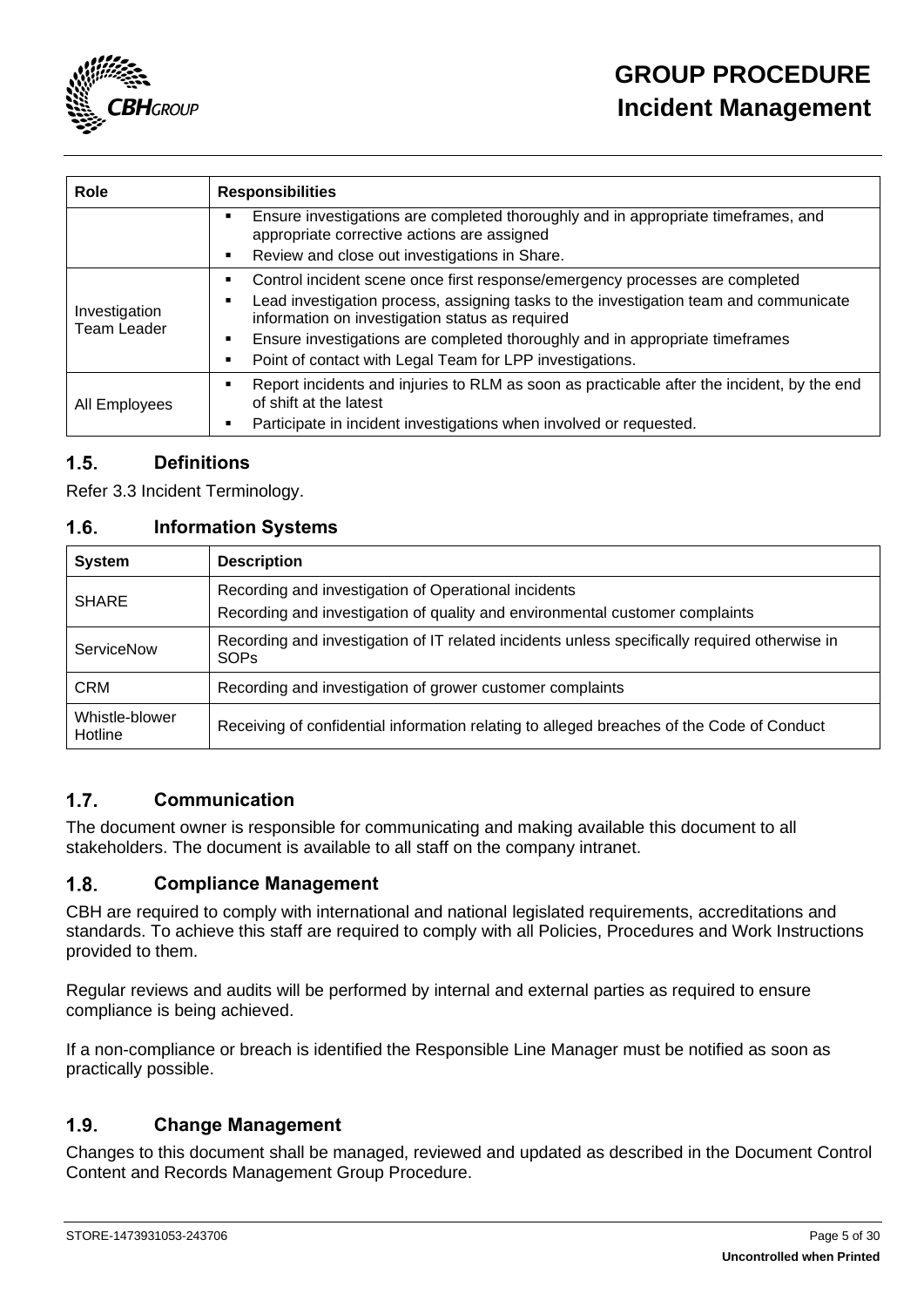

## <span id="page-5-0"></span>**2. FIRST RESPONSE**

Actions taken as first response to an incident will depend on the type and severity of the incident. As a guide, the following should be considered:

| <b>Step</b> | <b>Instruction</b>                                                                                                                                                                                                                                                                               |
|-------------|--------------------------------------------------------------------------------------------------------------------------------------------------------------------------------------------------------------------------------------------------------------------------------------------------|
| 1.          | Provide appropriate care to any injured or ill persons, considering the safety and security of the<br>٠<br>persons providing such assistance. Provide First Aid as per St John Ambulance DRSABCD.                                                                                                |
| 2.          | Establish an exclusion zone around the incident area. Restrict entry to this area to all individuals<br>٠<br>and traffic excepting emergency response services and RLM.                                                                                                                          |
| 3.          | Communicate the minimum information necessary to personnel near the incident area to alert them<br>٠<br>to stay away and / or to assist in maintaining the integrity of the incident area (if necessary).                                                                                        |
| 4.          | Notify the RLM of the functional area in which the incident has occurred.<br>٠                                                                                                                                                                                                                   |
| 5.          | Do NOT under ANY CIRCUMSTANCES communicate the incident to other entities. Use of social<br>$\blacksquare$<br>media or any other form of communication for unauthorised incident information sharing may incur<br>disciplinary action up to and including termination of employment or contract. |
| 6.          | Follow Injury Management process if required.<br>٠                                                                                                                                                                                                                                               |

### **References**

| Title                                       | <b>STORE ID</b>         |
|---------------------------------------------|-------------------------|
| <b>Emergency Management Group Procedure</b> | STORE-1473931053-244099 |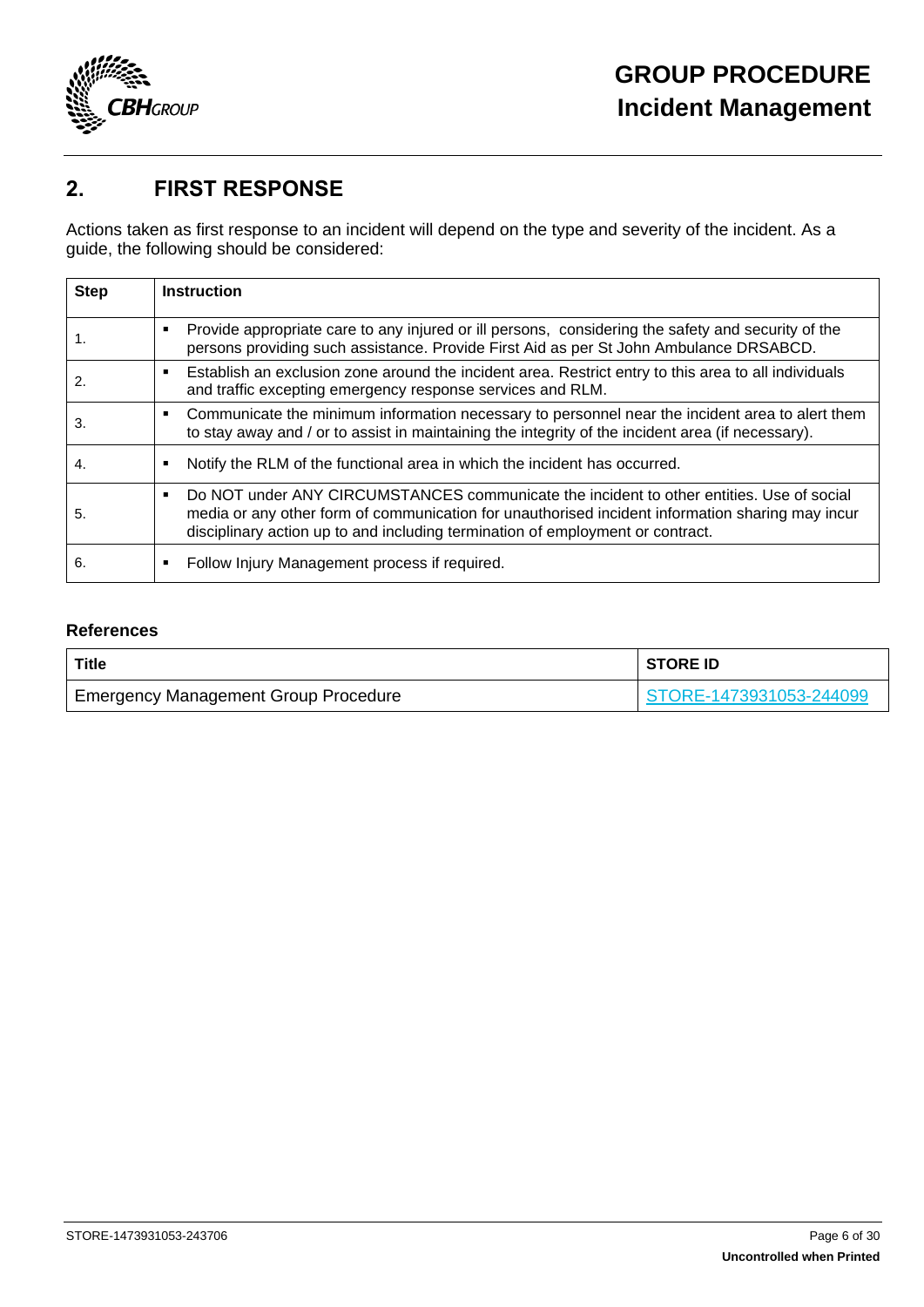

## <span id="page-6-0"></span>**3. NOTIFICATION**

#### <span id="page-6-1"></span> $3.1.$ **Initial Communication**

| <b>Step</b>  | <b>Instruction</b>                                                                                                                                                                                                                                                                                                                                                        |  |  |
|--------------|---------------------------------------------------------------------------------------------------------------------------------------------------------------------------------------------------------------------------------------------------------------------------------------------------------------------------------------------------------------------------|--|--|
| 1.           | All incidents shall be reported by employees, contractors, growers and visitors to the RLM as<br>soon as practicable following the incident, but no later than before the end of the day or shift.                                                                                                                                                                        |  |  |
|              | In the event of illness, the affected individual must advise their RLM (or employer, in the case of a<br>contractor), as soon as practicable after the onset of symptoms, but no later than before the end<br>of the day or shift.                                                                                                                                        |  |  |
|              | In the event of a Near Miss, when no property has been damaged, no personal injury was<br>$\blacksquare$<br>sustained, but where, given change circumstance or conditions such as time or position, such<br>outcome could have occurred, these shall also be reported as soon as practicable after the<br>incident, but no later than before the end of the day or shift. |  |  |
| $\mathbf{2}$ | In the event of an actual or potential Serious Incident, the RLM immediately shall notify their<br>senior manager.                                                                                                                                                                                                                                                        |  |  |
|              | The RLM enters details of the incident / illness into the system as soon as practicable after the<br>incident or onset of symptoms, but no later than before the end of the day or shift.                                                                                                                                                                                 |  |  |

#### <span id="page-6-2"></span> $3.2.$ **Incident Types**

Examples of incident types applicable to the CBH business and operations environment are defined below.

| Category                           | <b>Typical Incidents</b>                                                                                                                                                                                        |                                                                                                                                                                                                                                                                                                                                                                                                                                                                                                                         |
|------------------------------------|-----------------------------------------------------------------------------------------------------------------------------------------------------------------------------------------------------------------|-------------------------------------------------------------------------------------------------------------------------------------------------------------------------------------------------------------------------------------------------------------------------------------------------------------------------------------------------------------------------------------------------------------------------------------------------------------------------------------------------------------------------|
| <b>Health and</b><br><b>Safety</b> | All Injuries<br>٠                                                                                                                                                                                               | <b>All Near Misses</b><br>All Occupational<br>٠<br>$\blacksquare$<br>illnesses                                                                                                                                                                                                                                                                                                                                                                                                                                          |
| <b>Environment</b>                 | Fuel / Hydrocarbon spill<br>٠<br>Chemical spill<br>Water release (muddy,<br>contaminated)<br>Contamination of land<br>Archaeological, heritage<br>or cultural incidents<br>Biological spills (e.g.<br>sewerage) | Breach of licence<br>Damage / disturbance to<br>٠<br>٠<br>protected flora or fauna<br>conditions<br><b>All Near Misses</b><br>Excessive /<br>٠<br>unauthorised clearance<br>including False Alarms<br>of vegetation<br>Uncontrolled air<br>$\blacksquare$<br>emissions including dust<br>Unauthorised culling of<br>$\blacksquare$<br>and odour<br>fauna<br><b>Compromised Waste</b><br>Injury to protected fauna<br>٠<br>management / disposal<br>Public Complaint (e.g.<br>٠<br>Excessive noise<br>noise, dust).<br>٠ |
| Quality                            | Contaminants (Level 1,<br>٠<br>2 or 3) found in a<br>delivery of grain and or<br>during any movement<br>Biosecurity Incident: as<br>identified by DPIRD<br>such as weed seeds/<br>insects or diseases           | Grain Mix at any point of<br>Sweeps bunker /<br>٠<br>$\blacksquare$<br>supply chain<br>storage on site not<br>cleaned resulting in<br>Internal /External audit<br>$\blacksquare$<br>insect contamination<br>actions<br><b>Customer Complaints</b><br>Out of specification grain<br>٠                                                                                                                                                                                                                                    |
| <b>Assets</b>                      | Fire<br><b>All Near Misses</b><br>including False Alarms                                                                                                                                                        | Motor Vehicle Accidents<br>Security Incidents<br>٠<br>Equipment Damage or<br>Loss                                                                                                                                                                                                                                                                                                                                                                                                                                       |

### **Table 1: Typical Incident Types at CBH**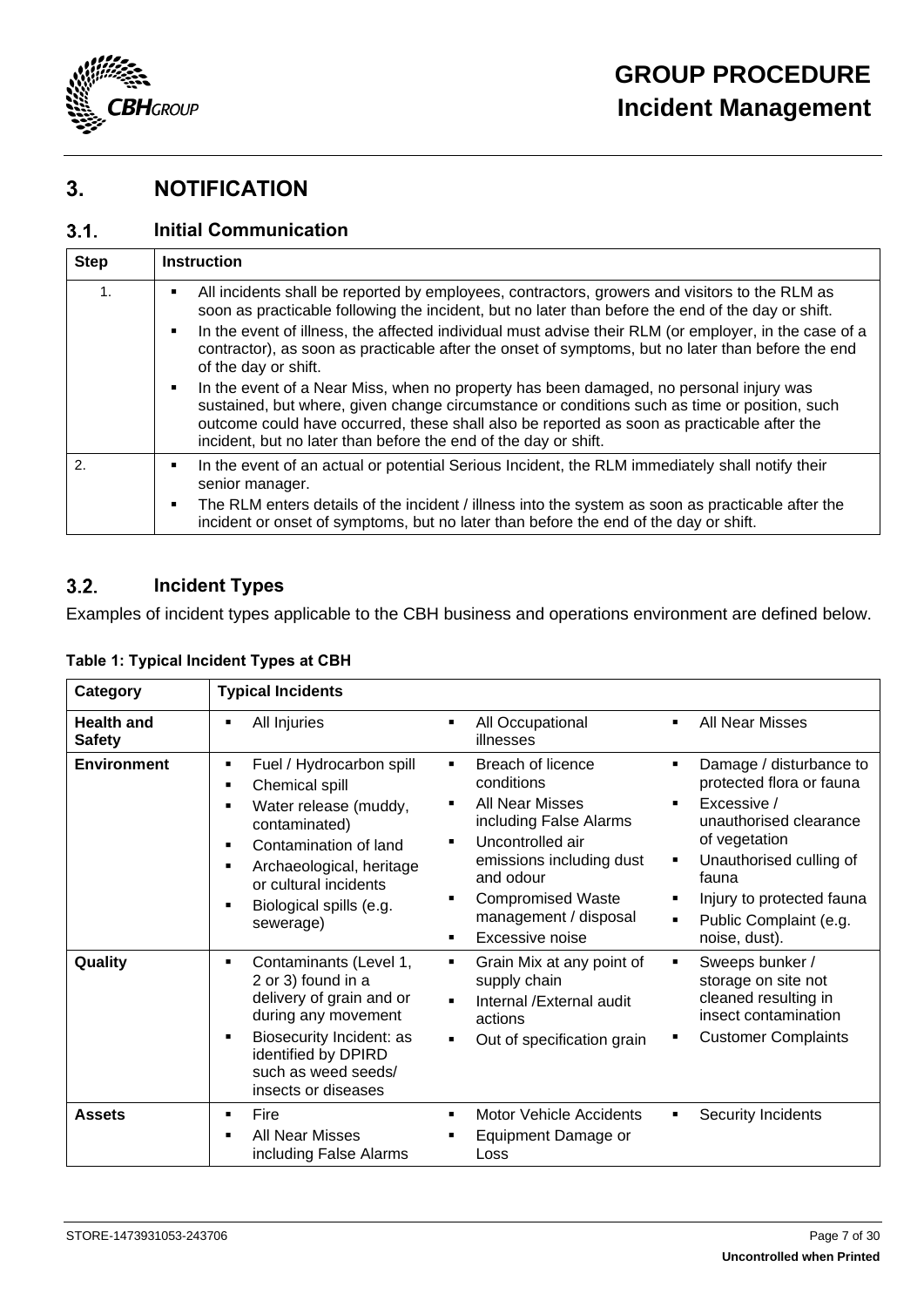

| Category          | <b>Typical Incidents</b>                                                                                                                                                                                                                                                                                                  |                                                                                                                                                                                                                                                                                                                                                                            |                                                                                                                                                                                                                                       |
|-------------------|---------------------------------------------------------------------------------------------------------------------------------------------------------------------------------------------------------------------------------------------------------------------------------------------------------------------------|----------------------------------------------------------------------------------------------------------------------------------------------------------------------------------------------------------------------------------------------------------------------------------------------------------------------------------------------------------------------------|---------------------------------------------------------------------------------------------------------------------------------------------------------------------------------------------------------------------------------------|
| <b>Compliance</b> | Breaches of or<br>compromised safe<br>operation of CBH HVA<br>vehicles and supporting<br>equipment.<br>Fire<br>Environmental (e.g. load<br>spillage, fuel or<br>hydrocarbon spill)<br>Equipment Damage or<br>Loss<br>Rail Notifiable<br>Occurrences<br><b>Dust Emissions</b><br><b>Maritime Security</b><br><b>Breach</b> | Security (HVA<br>$\blacksquare$<br>٠<br>infrastructure e.g.<br>Weighbridges)<br>Breaches in vehicle<br>$\blacksquare$<br>configuration, weights<br>$\blacksquare$<br>and measures<br>Breaches in assurance<br>$\blacksquare$<br>of competency and<br>training for any HVA<br>worker<br>Breaches of or<br>compromised Medical<br>Fitness specifically for<br>any HVA worker | Breaches of or<br>compromised fatigue<br>management specifically<br>for any HVA worker<br>Breaches of or<br>compromised alcohol<br>and drug management<br>specifically for any HVA<br>worker, or<br>Compromised safety<br>interfaces. |

*Note: Security incidents relating to Information Technology or corporate Communications (ITC) are recorded in Service Now, including Near Miss (false alarm, e.g. threats) or attempts (e.g. hacking) events.*

#### <span id="page-7-0"></span> $3.3.$ **Incident Terminology**

#### <span id="page-7-1"></span> $3.3.1$ **Near Miss**

A 'Near Miss' is a health, safety or operational incident where no property has been damaged and no personal injury has been sustained, but where, given alternate circumstances or conditions such damage or injury could have occurred.

Incidents of this type are recorded in SHARE as a 'Near Miss' Incident Type. This excludes Environmental, Quality and Food Safety, Information Technology and Communications or Rail incidents, which are selected as the relevant incident type in SHARE, then actual severity set to reflect a near miss.

#### <span id="page-7-2"></span> $3.3.2.$ **Serious Potential Incident (SPI) – No Energy Release**

A Serious Potential Incident (SPI) is an event that exposes a person/infrastructure to a situation that has the potential to result in permanent disability, in a fatality to personnel or cause significant damage to infrastructure where there is no release of energy (consequence potential of Major 4 or above). Examples

- A person exposed to a 5m opening without fall protection in place
- A truck traveling 20km/h through site against traffic flow.

#### <span id="page-7-3"></span> $3.3.3.$ **Serious Incident (SI) – Energy Release**

A Serious Incident is an event where there has been an uncontrolled release of energy that had potential to permanently disable or result in fatality to personnel or cause significant damage to infrastructure (actual consequence of Major 4 or above). Examples

- A person falls from 2 meters onto a cement surface sustaining a first aid injury
- A person is hit by a truck resulting in a fatality due to it failing to stop at a stop sign
- A large beam weighing 150kgs falls to the ground to a pedestrian area.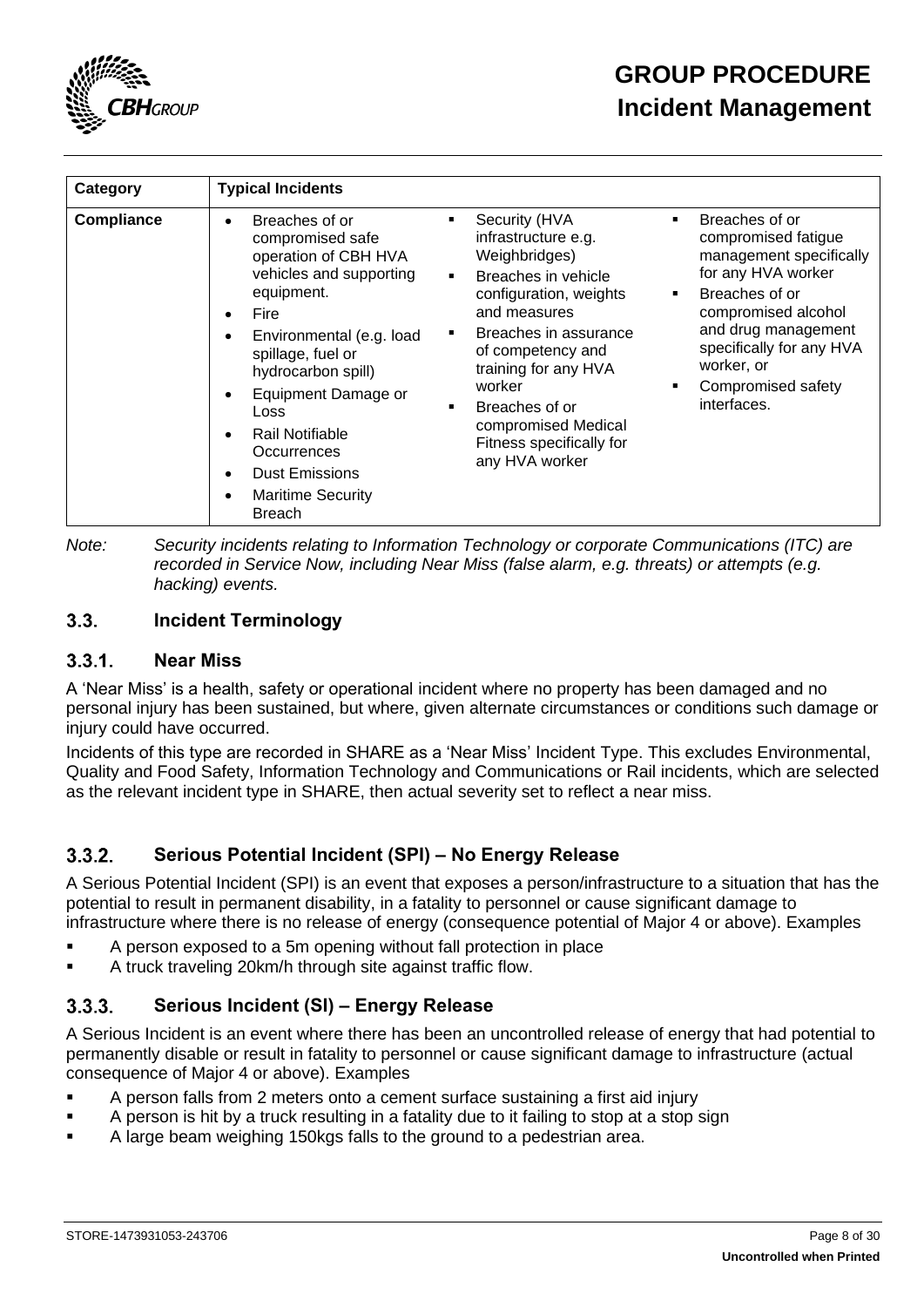

#### <span id="page-8-0"></span> $3.4$ **Notifiable Incidents**

Examples of notifiable Incidents are defined in [Appendix 1: Notifiable Incidents.](#page-16-0) Those relevant to CBH are:

- Safety Incidents (Injuries, Restricted Work, Lost Time and Fatalities, Asbestos)
- **Environmental Incidents (includes Dangerous Goods and Environmental issues such as spills)**
- **•** Food Safety Incidents (Product recalls)
- **EXED:** Chain of Responsibility (Road and Heavy Vehicles)
- Rail shunting incidents (Derailment, Collision, Injury and Regulatory non-compliances)
- Biological spills (Reportable to Department of Agriculture)
- Maritime Security Breaches.

In the event of an incident requiring notification to a regulatory authority, the appropriate Subject Matter Expert/Responsible Person for that type of incident shall:

- **■** Notify the relevant Senior Manager immediately
- Notify the Head of Health, Safety and Environment
- Notify the Risk and Assurance team of the incident
- Ensure that the relevant regulatory authority is notified within the required timeframe(s).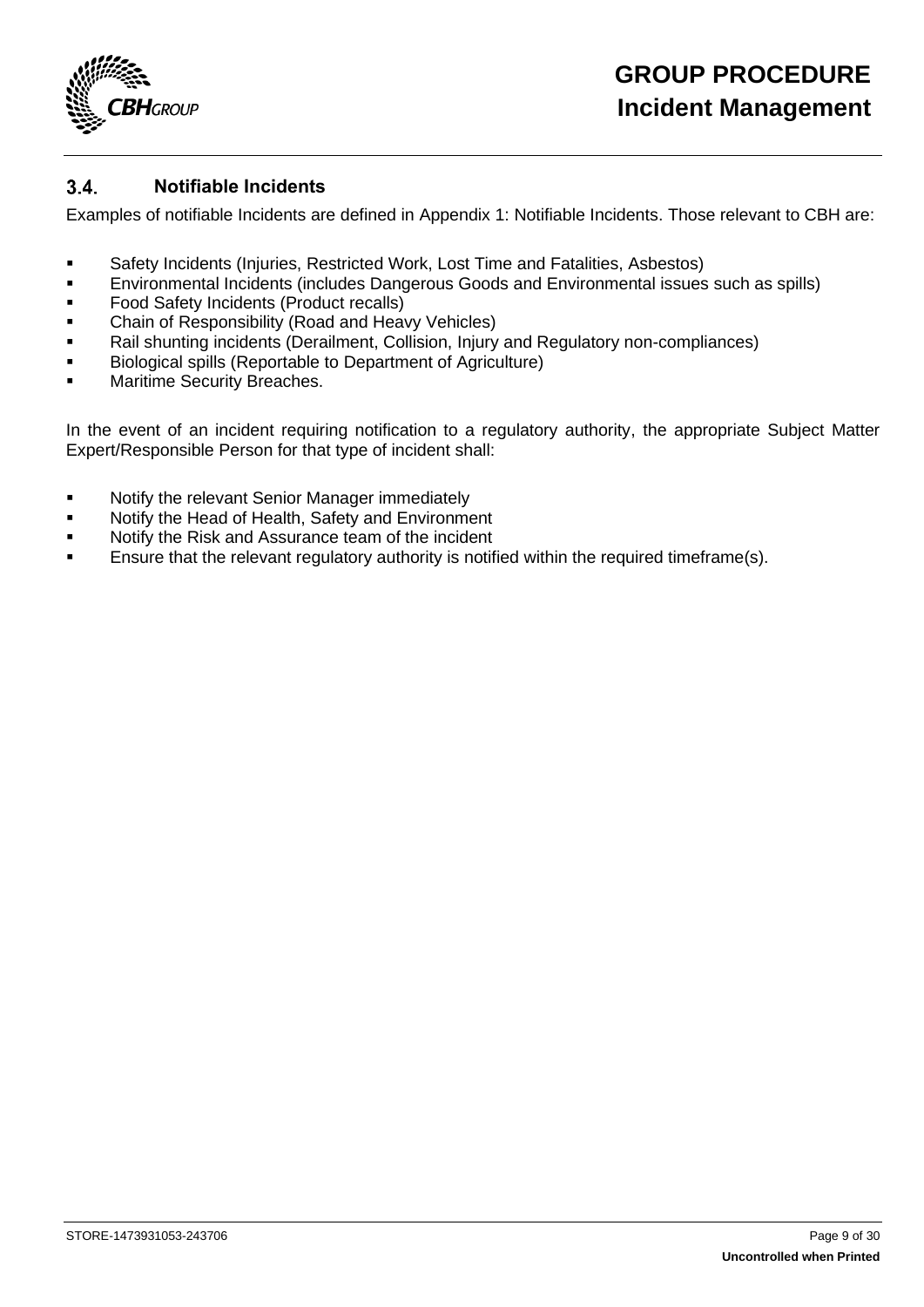

## <span id="page-9-0"></span>**4. INCIDENT INVESTIGATION**

This section defines the process for documenting incident investigations. All incidents shall be treated as if an investigation is required until it is reviewed by the RLM and decided otherwise. Refer [Table 2:](#page-9-2)  [Investigation Types.](#page-9-2)

Once the incident notification has been entered into the system, the RLM reviews the information in consultation with involved parties (where required) to ensure the information is accurate and sufficient. The RLM shall then determine the following:

- **EXECTE:** Level of investigation required
- Investigation owner (based on the Actual and Potential consequence rating), and
- **Investigation Team Leader.**

Where an investigation is warranted, there are two levels of investigation followed within CBH show below in table 2:

### <span id="page-9-2"></span>**Table 2: Investigation Types**

| <b>Investigation Methodology</b> | <b>Incident Level (Actual or</b><br>Potential) | <b>Consequence Rating</b>                                            |
|----------------------------------|------------------------------------------------|----------------------------------------------------------------------|
| No Investigation Required        | 1 - Low                                        | Insignificant                                                        |
| <b>Basic Investigation</b>       | 2 & 3 - Medium and Medium High                 | Insignificant, Minor, Moderate                                       |
| ICAM or Full Investigation       | 4 & 5 - Major and Critical                     | Catastrophic or Major including<br>Serious Potential Incidents (SPI) |

#### <span id="page-9-1"></span> $4.1.$ **Investigation Methodology**

The process to be followed to determine the level of investigation is as follows:



### **Figure 2: Risk-Based Investigation Process**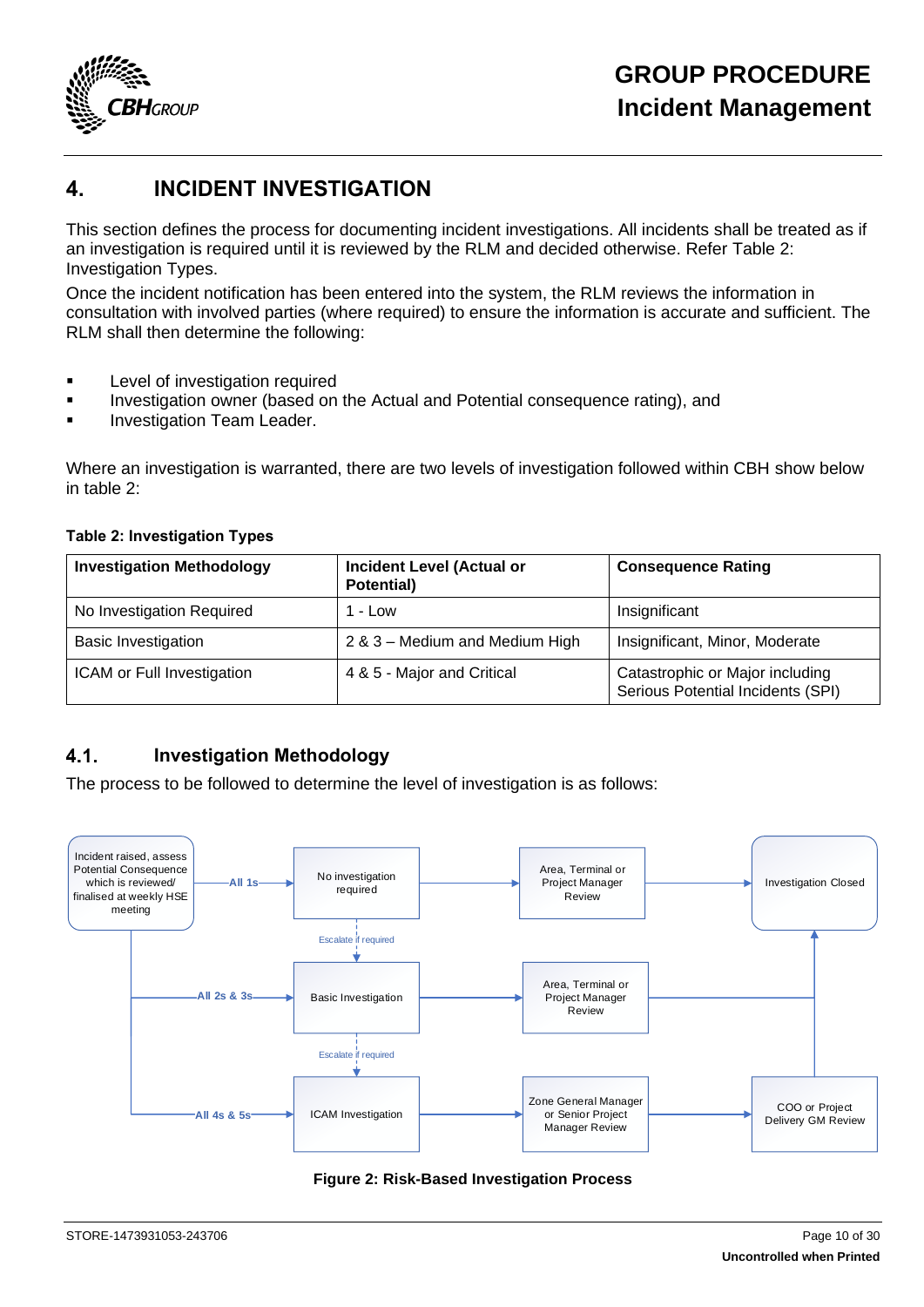

#### <span id="page-10-0"></span> $4.2.$ **Basic Level Investigation**

A basic level investigation is completed for incidents with a consequence rating of insignificant, minor, and / or moderate. Sub-folders saved under the STORE Basic Injury and Incident Analysis folder are established using the file naming convention [Incident Number] [Incident Title], e.g. INC-12345 Incident Name. The Investigation Team Leader shall ensure all investigation documentation is linked to the Incident Record in SHARE. The Investigation Team leader with the support of the Health and Safety Advisor shall establish an investigation team and conduct analysis of the incident.

#### <span id="page-10-1"></span> $4.3$ **Occupational Injury and Illness Classification**

This section defines the requirements for the classification of injuries and illnesses and applies to all CBH Group sites, including employees and contractors and are in accordance with:

- AS 1885.1-1990 Workplace injury and disease recording standard
- Modern practice approach references Issues in the measurement and reporting of work health and safety performance: A Review (Safe Work Australia)
- Reporting of injuries and diseases in accordance with Occupational Safety and Health Act 1984 and Department of Mines, Industry Regulation and Safety (DMIRS).

| <b>Term</b>                         | <b>Definition</b>                                                                                                                                                                                                                                                                                                                                                                                                                                                                                                                                                                           |
|-------------------------------------|---------------------------------------------------------------------------------------------------------------------------------------------------------------------------------------------------------------------------------------------------------------------------------------------------------------------------------------------------------------------------------------------------------------------------------------------------------------------------------------------------------------------------------------------------------------------------------------------|
| <b>Biological Spills</b>            | Biological Spill - Any major spillage or loss of material subject to biosecurity control must be<br>immediately reported to Department of Agriculture and Water Resources by an Accredited<br>person (1800 900 090). Note: This only relates to Approved Arrangements for Importing<br>Grains (Biosecurity Containment Level 5.2) A major spillage is classified as a loss of<br>material subject to biosecurity control outside the confines of the Approved Arrangement<br>site, which cannot be readily cleaned up within 15 minutes, or which may be accessed by<br>the general public. |
| Dangerous Goods                     | Substances or articles that pose a risk to people, property or the environment, due to their<br>chemical or physical properties. They are usually classified with reference to their<br>immediate risk.                                                                                                                                                                                                                                                                                                                                                                                     |
| Injury                              | An injury is any wound or damage to the body resulting from an instantaneous event in the<br>work environment or during one shift. Sprain and strain injuries to muscles, joints and<br>connective tissues are classified as injuries when they result from a slip, trip, fall or other<br>instantaneous event during the course of one shift.                                                                                                                                                                                                                                              |
| <b>Illness</b>                      | A physiological harm or loss of capacity produced by a systemic infection; continued or<br>repeated stress or strain; exposure to toxins, poisons, fumes or other continued and<br>repeated exposures to conditions over a period of time.                                                                                                                                                                                                                                                                                                                                                  |
| Reportable Injuries<br>and Diseases | According to the Department of Mines, Industry Regulation and Safety notification<br>requirements                                                                                                                                                                                                                                                                                                                                                                                                                                                                                           |
| Recordable<br>injury/illness        | For the purposes of calculating the All Injury Frequency Rate (AIFR), an injury or illness is<br>recordable if it results in any of the following; fatality, lost time injury, restricted work day<br>injury (including transfer to another job) or medical treatment injury beyond first aid.                                                                                                                                                                                                                                                                                              |
| Work environment                    | The establishment and other locations where one or more employees are working or are<br>present as a condition of their employment. The work environment includes not only<br>physical locations, but also the equipment or materials used by the employee during his or<br>her work.                                                                                                                                                                                                                                                                                                       |

#### <span id="page-10-2"></span> $4.3.1.$ **Definitions**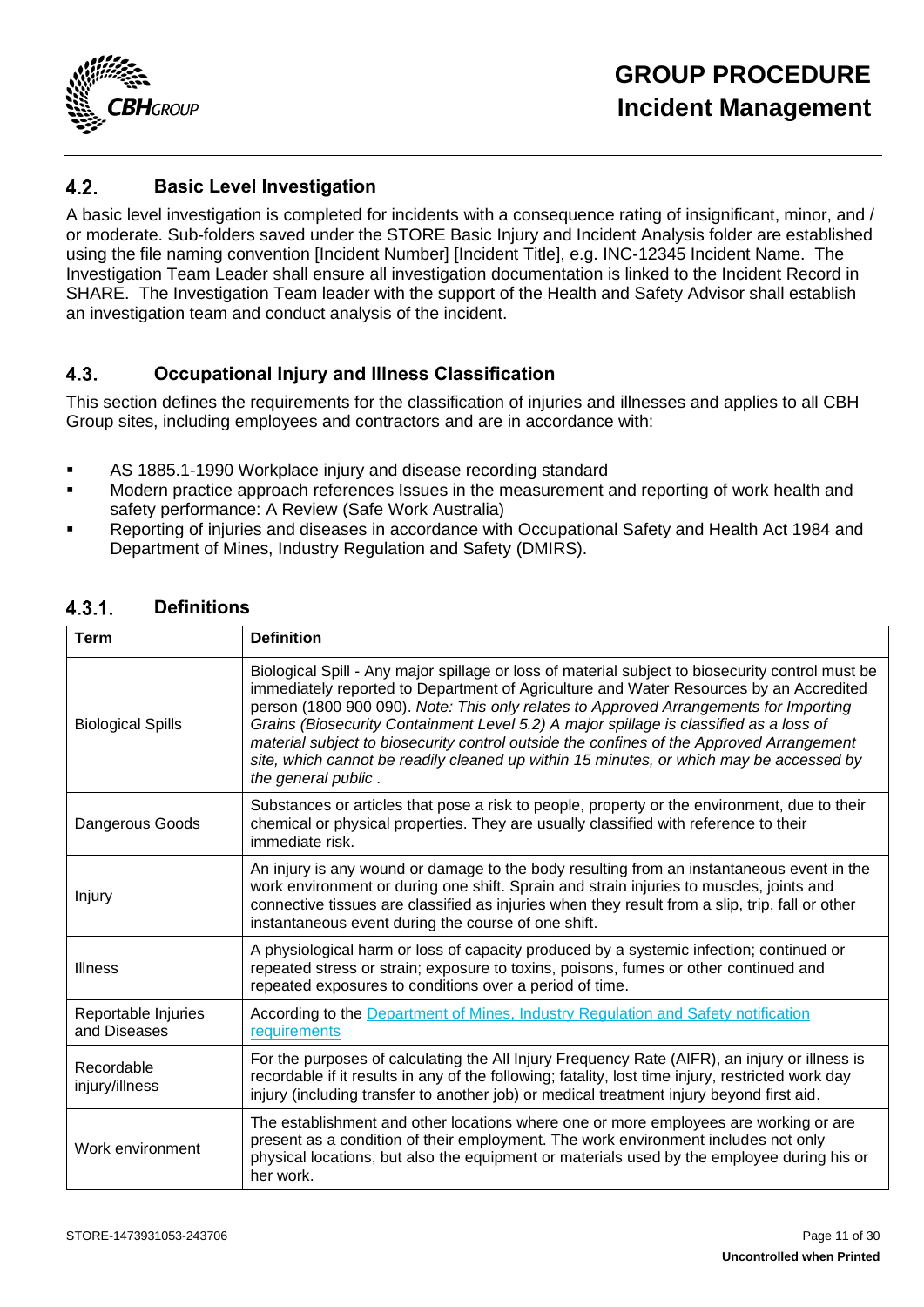

| Term                                | <b>Definition</b>                                                                                                                                                                                                                                                                                                                                                                                                                                                                     |
|-------------------------------------|---------------------------------------------------------------------------------------------------------------------------------------------------------------------------------------------------------------------------------------------------------------------------------------------------------------------------------------------------------------------------------------------------------------------------------------------------------------------------------------|
| Routine functions                   | Routine functions are defined as those work activities the employee regularly performs at<br>least once per week.                                                                                                                                                                                                                                                                                                                                                                     |
| Pre-existing condition              | A pre-existing injury or illness includes those that have resulted from a previous work or<br>non-work-related events or exposures from within or external to the CBH work environment.                                                                                                                                                                                                                                                                                               |
| No Injury – Report<br>Only          | These injuries will be recorded whereby the nature of the injury does not require treatment<br>or requires treatment at a level below that outlined in first aid.                                                                                                                                                                                                                                                                                                                     |
| Precautionary<br>alternative duties | A healthcare professional determines (via face to face or telehealth consultation) that an<br>injured worker can perform all their routine functions but advises restricted/alternate duties<br>as a precautionary measure. When precautionary alternate duties are provided, the case<br>shall be recorded as a first aid for a maximum of 96 calendar hours from the time of injury<br>or illness. A medical review should be sought if symptoms have not resolved after this time. |
|                                     | An injured worker can perform all their routine functions but visits a health care professional<br>(i.e. physiotherapist, chiropractor, occupational therapist) for early intervention or<br>preventative management where the treatment provided does not exceed 3 visits.                                                                                                                                                                                                           |
|                                     | Once definitions above are exceeded the injury / illness must be re-classified.<br>Note:                                                                                                                                                                                                                                                                                                                                                                                              |

#### <span id="page-11-0"></span> $4.3.2.$ **Injury/Illness Classification Process**



All Injury/Illness classifications shall be completed using Appendix 4 Injury/Illness Classifications Guide in consultation with the CBH Health and Wellness Manager to ensure a valid, consistent, repeatable, auditable and transparent approach to classification of injuries and illnesses.

#### <span id="page-11-1"></span> $4.3.3.$ **Dispute Resolution**

| Criteria                                | <b>Description</b>                                                                                                                                                                                                                                                                                                                                                                                                                                                              |
|-----------------------------------------|---------------------------------------------------------------------------------------------------------------------------------------------------------------------------------------------------------------------------------------------------------------------------------------------------------------------------------------------------------------------------------------------------------------------------------------------------------------------------------|
| <b>Conflicting medical</b><br>evidence  | Where two or more physicians or health practitioners' recommendations are received, the<br>employer may decide which recommendation is the most authoritative (best documented,<br>best reasoned, or most qualified) and classify based on that recommendation.                                                                                                                                                                                                                 |
| Lost time<br>certification <48<br>hours | Certification may be disputed whereby lost time is certified as a precautionary alternative<br>duty, as a result of coincidence with rostered days off i.e. weekends or is not in direct<br>relation to the injury or illness sustained. A downgrade cannot be made for lost time<br>certifications >48hours without a formal revision or second opinion of medical certification.<br>This dispute process may take place at the discretion of the Health and Wellness Manager. |
| Lost time<br>certification >48<br>hours | Certification of lost time >48 hours may not be disputed without a formal revision or second<br>opinion of a medical certification.                                                                                                                                                                                                                                                                                                                                             |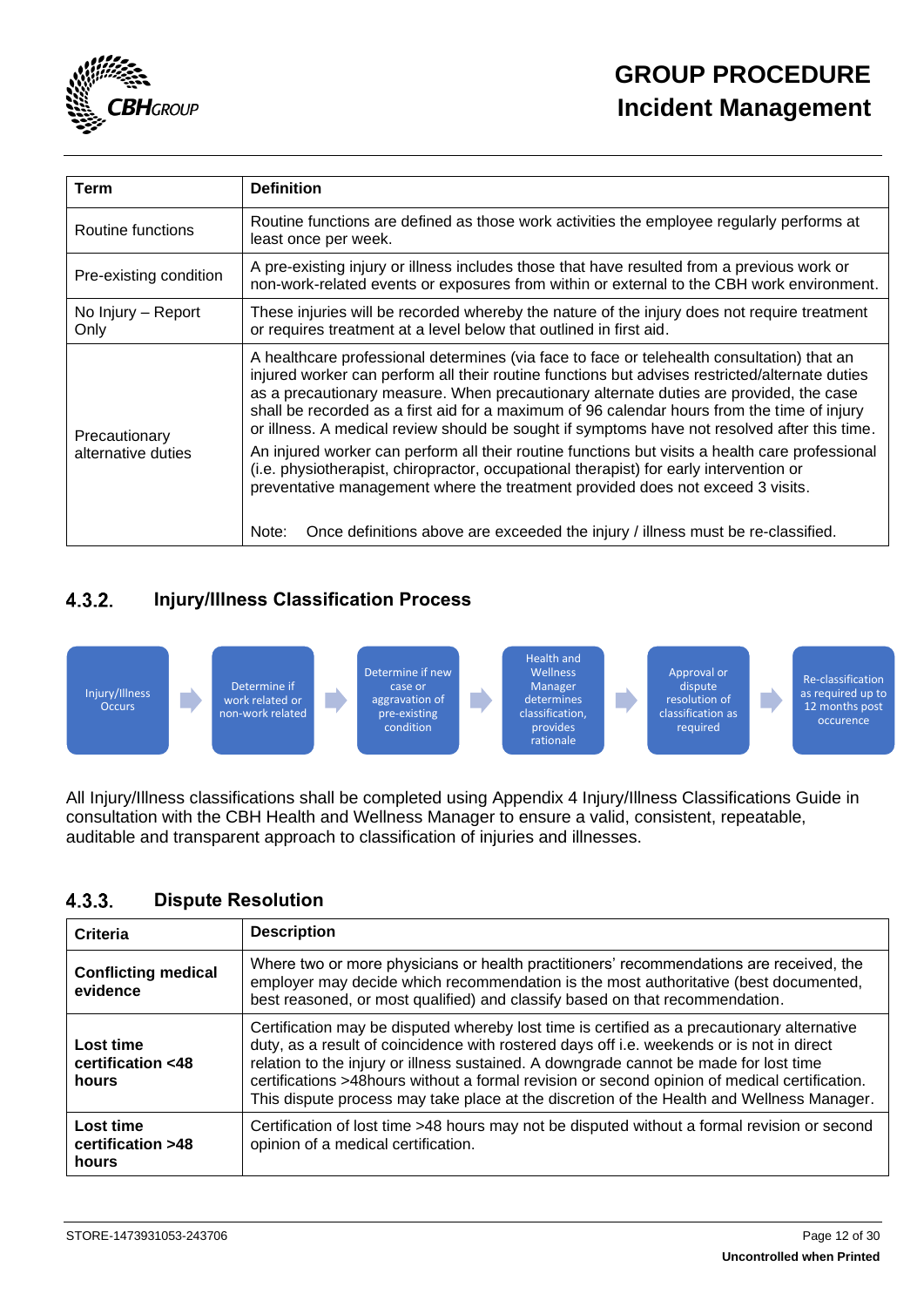

| <b>Internal</b>       | Classifications are determined monthly by the Health and Wellness Manager. Where<br>agreement cannot be reached between line and the HSE function, the issues will be          |
|-----------------------|--------------------------------------------------------------------------------------------------------------------------------------------------------------------------------|
| <b>Classification</b> | escalated through both line and function until consensus is reached. Throughout this                                                                                           |
| <b>Decision</b>       | process, where new information and evidence becomes available, the case shall be<br>referred to the Health and Wellness Manager for review and updating of the classification. |
|                       |                                                                                                                                                                                |

#### <span id="page-12-0"></span> $4.4.$ **ICAMs**

Incidents with a consequence level of 4 and 5 with an actual or potential 'Catastrophic' or 'Major' safety consequence rating will automatically generate an ICAM level investigation in SHARE. Lower level incidents can also be ICAM investigations if determined by the RLM of the incident in consultation with the Head of Health, Safety and Environment. Investigation findings must be documented using the CBH ICAM Investigation Analysis Template.

Sub-folders to the STORE Injury and Incident Analysis folder are set up as per 4.2 Incident Investigation, with additional security settings organised by the Lead Investigator in consultation with the CBH Legal Department if required. Attachments and investigation documentation including ICAM Reports shall be saved in this folder, other ICAM investigation findings may be recorded in SHARE unless otherwise directed.

#### <span id="page-12-1"></span> $4.5.$ **Communication of Findings**

Incident findings should be communicated in accordance with the Communication, Consultation and Participation Procedure requirements. The Head of HSE will determine distribution. See Appendix 6: Safety Alert Communication Process.

#### <span id="page-12-2"></span> $4.6.$ **Investigation Report Review, Approval and Sign-Off**

The investigation must be reviewed by the RLM with final review and acceptance the responsibility of the Investigation Owner. Investigation Leader shall present the outcomes and findings of the investigation to the Investigation Owner if required. The Investigation Owner must:

- Review the quality of the analysis
- Identify and determine whether the root causes (absent failed / defences, individual actions, environmental conditions and organisational factors) have been established
- Determine whether recommended corrective or preventative actions address identified root cause(s)
- Determine whether other parties need to be involved in the review, and
- Review recommended actions and convert them to "Actions" in SHARE or other systems as required.

#### <span id="page-12-3"></span> $4.7.$ **Incident Closeout and Completion**

Once all actions have been raised and assigned the investigation can be marked as complete. Note that an investigation and incident can be closed prior to actions being completed. Actions will be tracked to closure separately by the Senior Leadership Team through HSE reporting processes.

For Operational related incidents the Group Health Safety and Environment Manager will monitor investigations that remain open for extended periods and work with management to develop strategies to progress incidents to closure in a timely manner.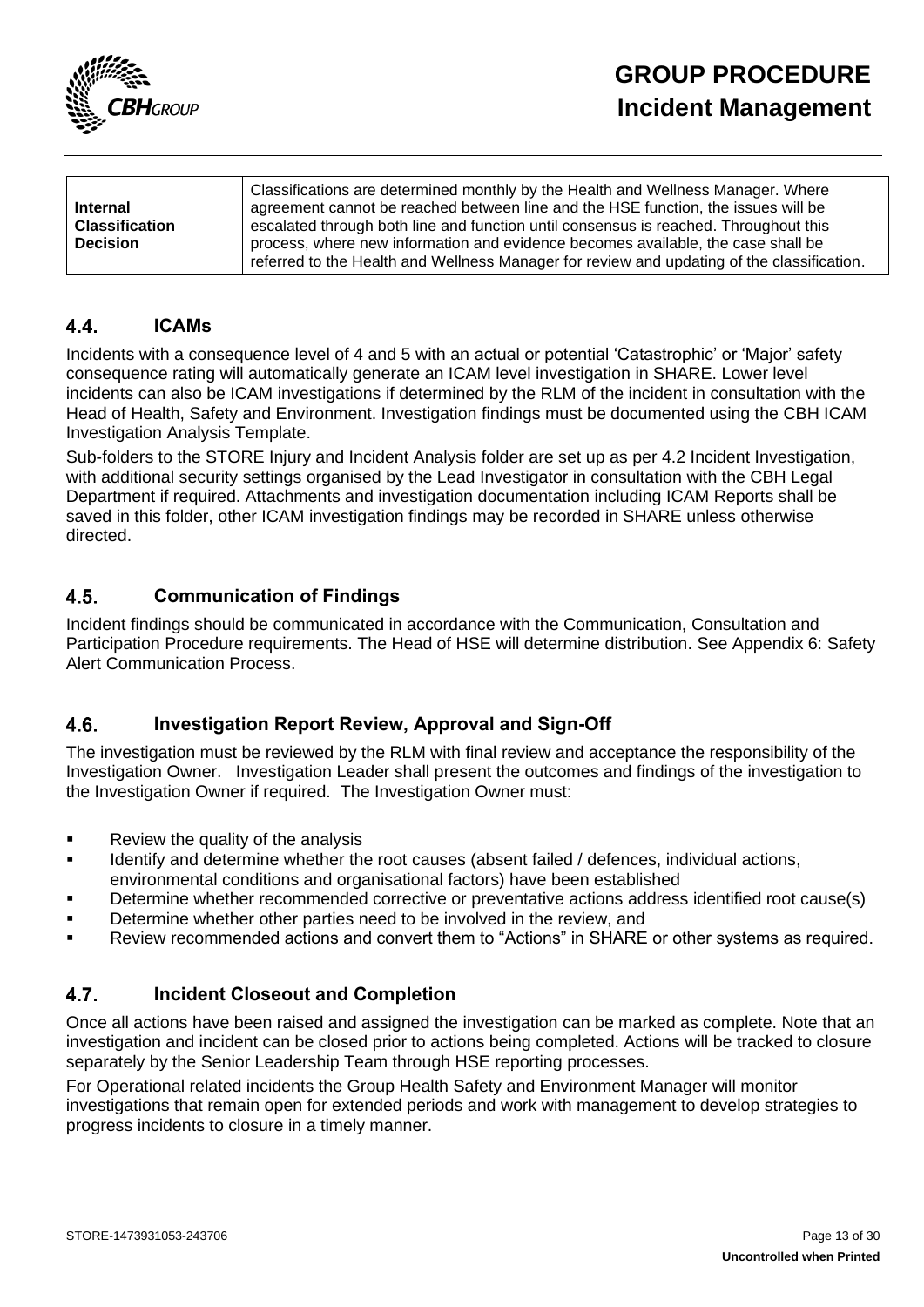

### **References**

| <b>Title</b>                          | <b>STORE ID</b>         |
|---------------------------------------|-------------------------|
| <b>ICAM Tool Template</b>             | STORE-1473931053-243844 |
| Incident Interview Template           | STORE-1473931053-243843 |
| <b>ICAM Report Template</b>           | STORE-1473931053-243848 |
| <b>Safety Alert Template</b>          | STORE-1473931053-243846 |
| Safety Alert (Lesson Learnt) Template | STORE-1473931053-243845 |

#### <span id="page-13-0"></span> $4.8$ **Legal and Professional Privilege**

Communications can be protected in legal proceedings by Legal Professional Privilege (LPP). LPP allows CBH employees to seek and consider legal advice without fear of having to disclose the advice and documents relating to it, but there are also strict rules about when LPP exists, and when it is waived. LPP applies to confidential communications created for the dominant purpose of a client (i.e. an employee of CBH) obtaining legal advice, or for use in actual or anticipated litigation. If LPP applies, the communications between lawyers and their clients do not have to be provided under the compulsion of a court or legislation (i.e. by Worksafe).

#### <span id="page-13-1"></span> $4.8.1$ **Legal Privilege Application**

Legal privilege shall be established in the event of a serious health, safety or environment incident. The following are considered serious health safety and environment (HSE) incidents (Serious Incidents) and require the relevant team member to notify the CBH legal team of the incident as soon as reasonably possible after it occurs, and before an incident investigation is undertaken:

- Death of a person whether employee, contractor or member of the public
- A serious injury or illness which requires emergency services to attend or hospitalisation
- A dangerous incident that exposes any person to a serious risk of injury or illness, even if no one is injured
- Medical treatment required within 48 hours of exposure to a substance
- Any infection where work is a significant contributing factor. This includes any infection related to carrying out work
- A dangerous incident including near miss, including an uncontrolled escape, spillage or leakage of a substance including the following:
	- an uncontrolled implosion, explosion or fire
	- an uncontrolled escape of gas or steam
	- an uncontrolled escape of a pressurised substance
	- electric shock
- the fall or release from a height of any plant, substance or thing
- the collapse, overturning, failure or malfunction of, or damage to any plant required to be designed or registered under the Work Health and Safety Regulations, for example a collapsing crane
- the collapse or partial collapse of a structure
- In respect to HSE incidents where there is risk that future investigations may be undertaken by Worksafe or other regulators
- If in doubt, legal advice should be sought.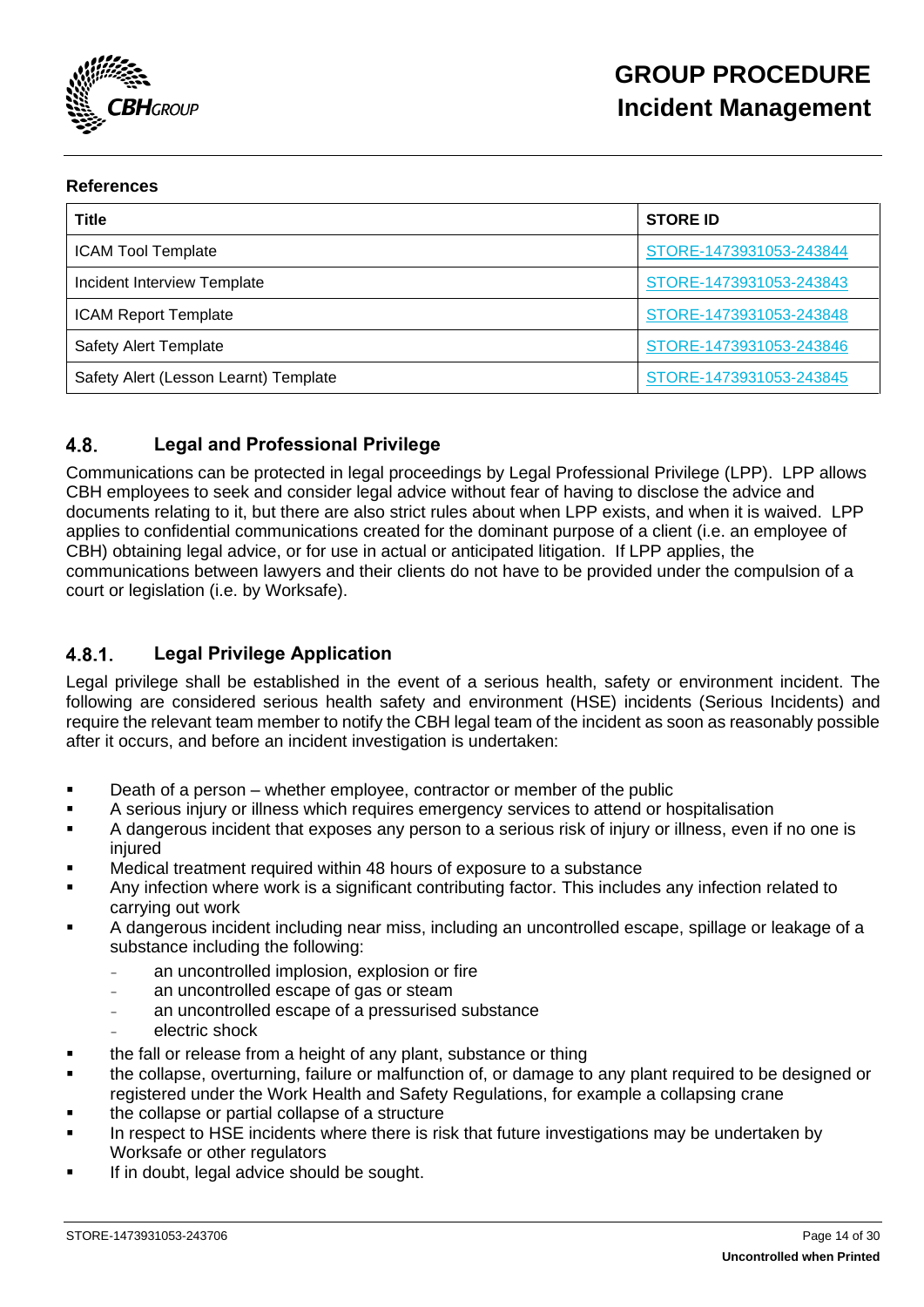

#### <span id="page-14-0"></span>482 **Initial LPP notification**

The initial notification should be made by contacting one of the legal team members via telephone. This notification should include the details of the incident and the names of the small group of CBH employees or contractors that will be conducting the incident investigation (the Investigation Team). When the incident is entered into SHARE.

#### <span id="page-14-1"></span> $4.8.3$ **Investigation**

To enable the CBH legal team to provide advice in contemplation of possible legal proceedings, CBH legal will assess the details surrounding the incident and, if it is considered necessary, instruct the Investigation Team to investigate using the approved ICAM investigation template provided by legal.

The document(s) produced by the Investigation Team and any subsequent legal advice provided becomes confidential and subject to LPP.

If the investigation is conducted on the advice of the Legal Team the Investigation Team must only communicate investigation related information between the team internally during the investigation process, with documents and electronic communication sent via the incident email chain set up by Legal. Documents should always be marked "strictly private and confidential" or "privileged" or similar, and only be circulated to those who are required to see them. Access to investigation documents is at the direction and discretion of the Legal Department.

*Note: Contractors can be involved in the investigation process but the end product (i.e. reports, statements, etc.) cannot be shared without the approval of the CBH legal team.*

Once the investigation subject to LPP is complete, a member of the Investigation Team must send the investigation report to legal to review. The legal team will then review and provide advice.

The substance of the investigation report shall not be disclosed or be divulged that action is being taken on the basis of specific legal advice (i.e. the recommendations resulting from the specific incident investigation), as this may result in LPP over the document being waived.

The recommendations and findings generated from the report can be communicated to the business but must be "decoupled" from the report (i.e. communications should not state "As a result of the incident at Avon involving an employee tripping on electrical cable, the business has introduced a new slips, trips and falls policy". The approval of the legal team must be sought prior to communicating any outcomes / findings of the investigation to third parties, or internally.

All written communication relating to incident investigations that have been conducted under LPP should be reviewed by the CBH legal team. This extends to email communication and safety alerts. Refer [Appendix](#page-26-0)  [5: Incident Reporting and Investigation Process.](#page-26-0)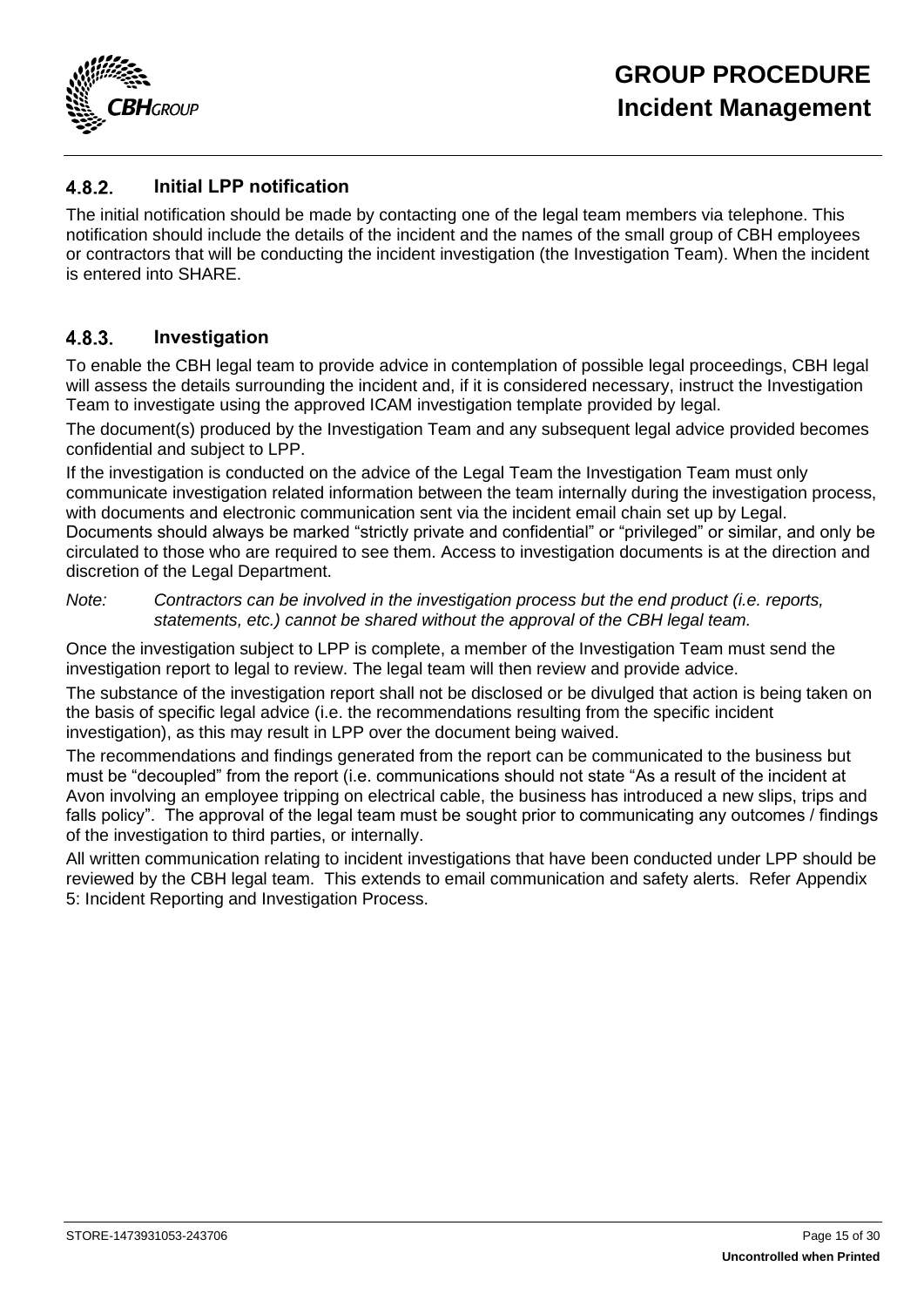

## <span id="page-15-0"></span>**5. ACTIONS AND MONITORING**

All investigations should result in recommendations, raised as actions and determined by the investigators as a result of findings and associated lessons learnt. Actions raised either correct current issues or prevent issues from reoccurring. Determining effective actions to be implemented requires consideration of the following:

- **Elimination or reduction of the risk. For safety incidents the risk reduction should be to as low as** reasonably practicable (ALARP)
- Actions must have an appropriate owner
- Hierarchy of controls must be used unless not practical: Elimination, Substitution, Engineering, Administrative, and PPE
- Actions should be SMART: Specific, Measurable, Achievable, Relevant and Time Bound, and
- Actions must be monitored to ensure completion in a timely manner.

#### <span id="page-15-1"></span> $5.1.$ **Disciplinary Action**

Individual and team behaviours sometimes lead directly to an incident. When determining whether disciplinary action is required, CBH Group applies a "fair and just process", which:

- **■** Balances the need to have a non-punitive learning environment with the need to hold people accountable for their actions
- Moderates the extremes of either a punitive or blame-free culture
- Clearly identifies acceptable and unacceptable workplace behaviour
- **Provides recognition for exceptional behaviour, and safe work practices**
- **•** Provides a simple and consistent process where people are coached, counselled, or disciplined in a consistent, just, and fair way
- Provides a culture where people feel safe to be open and honest, and
- Encourages reporting errors / suggestions rather than hiding them.

### **References**

| <b>Title</b>                    | <b>STORE ID</b>      |
|---------------------------------|----------------------|
| Fair and Just Culture Diagram   | STORE-310043234-9520 |
| Fair and Just Culture Flowchart | STORE-310043234-9522 |

#### <span id="page-15-2"></span> $5.2.$ **Monitoring**

It is good practice to review all incidents that have occurred within a period of time to determine themes, trends or hotspots that may require additional management attention and action.

The minimum monitoring requirement is that incidents which were rated as a consequence level of medium or 3 or higher require a 6-month review by the incident owner to assess whether the measure/s put in place to mitigate the issue has been effective or not.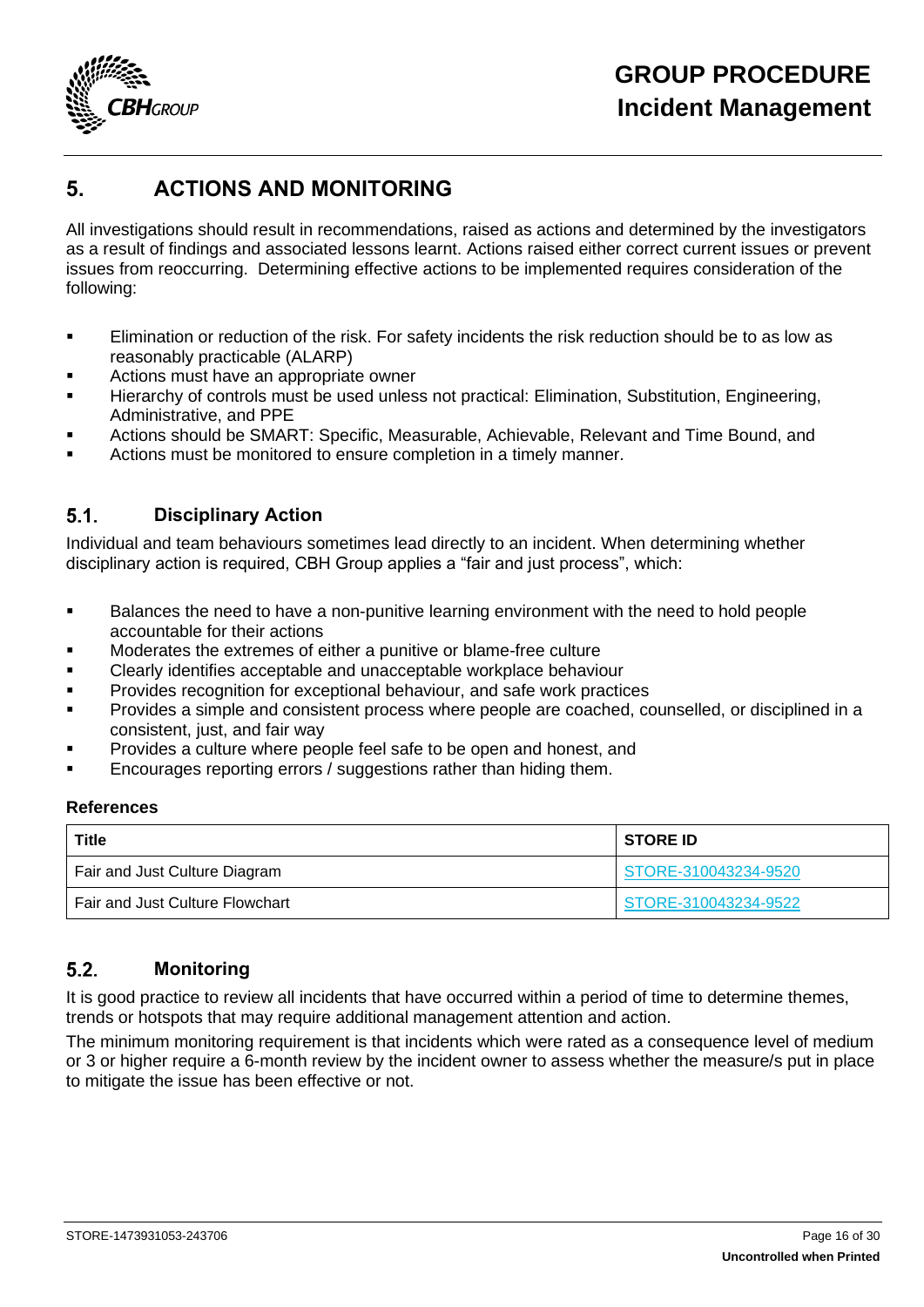

## <span id="page-16-0"></span>**APPENDIX 1: NOTIFIABLE INCIDENTS**

For a full list of notifiable reporting requirements see the appropriate Government Department website.

| Category                           | <b>Incidents</b>                                                                                                                                                                                                                                                                                                                                                                                                                                                                                                                                                                                                                                                                      |                                                                                                                                                                                                                                                                                                                                                                                                                                                                                                                                                                                                                                                                                                                                                                   |
|------------------------------------|---------------------------------------------------------------------------------------------------------------------------------------------------------------------------------------------------------------------------------------------------------------------------------------------------------------------------------------------------------------------------------------------------------------------------------------------------------------------------------------------------------------------------------------------------------------------------------------------------------------------------------------------------------------------------------------|-------------------------------------------------------------------------------------------------------------------------------------------------------------------------------------------------------------------------------------------------------------------------------------------------------------------------------------------------------------------------------------------------------------------------------------------------------------------------------------------------------------------------------------------------------------------------------------------------------------------------------------------------------------------------------------------------------------------------------------------------------------------|
| <b>Health and</b><br><b>Safety</b> | Fatality<br>٠<br>Fracture of the skull, spine or pelvis<br>٠<br>Fracture of any bone in the arm (other than in<br>Е<br>wrists or hand), or leg (other than in the ankle<br>or foot)<br>Amputation of an arm, hand, finger, finger joint,<br>٠<br>leg, foot, toe or toe joint<br>Loss of sight of an eye, or<br>٠<br>Any injury other than the above which in the<br>٠<br>opinion of a medical practitioner is likely to<br>prevent the employee from being able to work<br>within 10 days of sustaining the injury<br><b>Asbestos Exposure</b><br>٠                                                                                                                                   | Infectious diseases: tuberculosis, viral<br>hepatitis, Legionnaires' disease and HIV,<br>where the disease has been contracted during<br>work involving exposure to human blood<br>products, body secretions, excretions or other<br>material which may be a source of infection<br>Occupational zoonoses: anthrax, Leptospirosis<br>and Brucellosis, where these diseases are<br>contracted during work involving the handling<br>of, or contact with, animals, animal hides,<br>skins, wool, hair, carcases or animal waste<br>products.<br>Any dangerous goods incident where people or<br>property are harmed                                                                                                                                                 |
| <b>Environment</b>                 | Any spill or uncontrolled release likely to<br>٠<br>cause pollution, material or serious<br>environmental harm                                                                                                                                                                                                                                                                                                                                                                                                                                                                                                                                                                        | Any dangerous goods incident where the<br>٠<br>environment is harmed<br>Biological spills.                                                                                                                                                                                                                                                                                                                                                                                                                                                                                                                                                                                                                                                                        |
| Quality                            | Product recall<br>٠                                                                                                                                                                                                                                                                                                                                                                                                                                                                                                                                                                                                                                                                   | Notify department of Agriculture WA when<br>٠<br>there is a Chemical residue detection above<br>the Australian MRL                                                                                                                                                                                                                                                                                                                                                                                                                                                                                                                                                                                                                                                |
| <b>Assets</b>                      | Breaches of property and infrastructure<br>(including attempted break-ins or sabotage)<br>including unauthorised access, use,<br>modification, destruction, loss, misuse or theft<br><b>Breaches of Intellectual Property</b><br>٠                                                                                                                                                                                                                                                                                                                                                                                                                                                    | Breaches of Information Security: access, use,<br>unauthorised disclosure, distribution,<br>modification, diversion, destruction, loss,<br>misuse, or theft                                                                                                                                                                                                                                                                                                                                                                                                                                                                                                                                                                                                       |
| Compliance                         | HVA:                                                                                                                                                                                                                                                                                                                                                                                                                                                                                                                                                                                                                                                                                  | Rail:                                                                                                                                                                                                                                                                                                                                                                                                                                                                                                                                                                                                                                                                                                                                                             |
|                                    |                                                                                                                                                                                                                                                                                                                                                                                                                                                                                                                                                                                                                                                                                       |                                                                                                                                                                                                                                                                                                                                                                                                                                                                                                                                                                                                                                                                                                                                                                   |
|                                    | Fire<br>٠<br>Breaches of or compromised safe operation of<br>٠<br>CBH HVA vehicles and supporting equipment<br>Environmental (e.g. load spillage, fuel or<br>٠<br>hydrocarbon spill)<br><b>Equipment Damage or Loss</b><br>٠<br>Security (HVA infrastructure e.g.<br>٠<br>Weighbridges)<br>Breaches in vehicle configuration, weights and<br>٠<br>measures<br>Breaches of competency for any HVA worker<br>٠<br>Compromised Medical Fitness for any HVA<br>٠<br>worker<br>Breaches of or compromised fatigue<br>٠<br>management for any HVA worker<br>Breaches of or compromised alcohol and drug<br>٠<br>management for any HVA worker, or<br>Compromised safety interfaces, or<br>٠ | Fire<br>٠<br>Breaches of or compromised safe operation of<br>shunt tractors and rolling stock<br>Environmental (e.g. load spillage, fuel spill from<br>rolling stock or service vehicles)<br><b>Equipment Damage or Loss</b><br>Security (rail infrastructure, facilities)<br>Food Safety (e.g. contamination of load in<br>transit)<br>Complaint (from Provider)<br>٠<br>Injury or occupational as defined herein, for<br>any rail worker<br>Breaches of competency for any rail worker<br>Breaches of or compromised Medical Fitness<br>for any rail worker<br>Breaches of or compromised fatigue<br>٠<br>management for any rail worker<br>Breaches of or compromised alcohol and drug<br>management for any rail worker, or<br>Compromised safety interfaces. |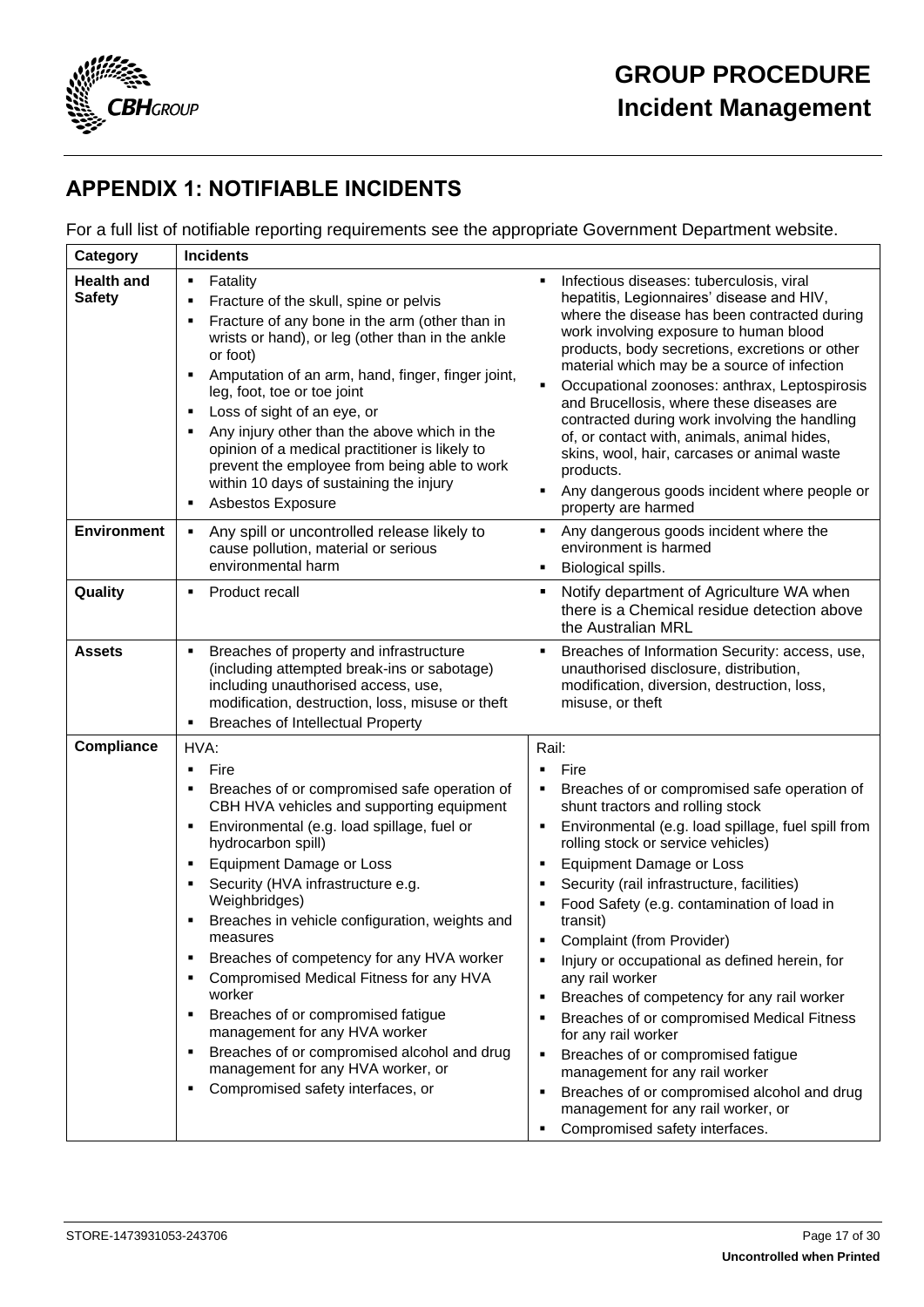

## **APPENDIX 2: GROUP INCIDENT SEVERITY ASSESSMENT**

For the purposes of categorising, reporting, determining the appropriate level of organisational concern, corrective and preventive actions and their priority, incident severity considers the [Table 3: Risk Impact / Consequence Rating](#page-17-1) and [Table 4: Risk Rating Matrix.](#page-18-0)

<span id="page-17-1"></span><span id="page-17-0"></span>

| Table 3: Risk Impact / Consequence Rating |                                            |                                                                                           |                                                                                                                                |                                                                                    |                                                       |  |
|-------------------------------------------|--------------------------------------------|-------------------------------------------------------------------------------------------|--------------------------------------------------------------------------------------------------------------------------------|------------------------------------------------------------------------------------|-------------------------------------------------------|--|
| <b>Impact Area</b>                        | 1- Insignificant                           | 2 - Minor                                                                                 | 3 – Moderate                                                                                                                   | 4 – Major                                                                          | 5- Catastrophic                                       |  |
| <b>Safety</b>                             | No medical treatment<br>required           | Minor injuries /<br>occupational illnesses<br>requiring First Aid or<br>medical treatment | Serious injury<br>/occupational illnesses<br>causing possible<br>hospitalisation or<br>permanent loss /<br>significant effects | Life threatening injury or<br>multiple serious injuries<br>causing hospitalisation | Death or multiple life-<br>threatening injuries       |  |
| <b>Environment</b>                        | Minor effects on local<br>environment      | Medium - term effects to<br>localised area                                                | Moderate environmental<br>effects to wide area                                                                                 | Serious short-term effect<br>to wide area                                          | Serious long-term effect<br>to wide area              |  |
| <b>Reputation</b>                         | Minor local community /<br>shire attention | Adverse attention from<br>local media                                                     | Significant adverse local<br>public or media attention                                                                         | Significant adverse<br>national public or media<br>attention                       | Significant loss of grower<br>or customer support     |  |
| Legal                                     | Minor internal non-<br>compliance          | Minor legal issues and<br>non-compliances                                                 | Internally detected<br>breaches, reported to<br>regulators                                                                     | Serious breach of<br>legislation with<br>remediation notice                        | Suspension of licenses,<br>prosecution and litigation |  |
| <b>Financial</b>                          | Under \$1m                                 | $$1m - $10m$                                                                              | \$10m-\$50m                                                                                                                    | \$50m-\$150m                                                                       | Over \$150m                                           |  |
| <b>Continuity</b>                         | hour                                       | l day                                                                                     | 2-5 days                                                                                                                       | 1-4 weeks                                                                          | >4 weeks                                              |  |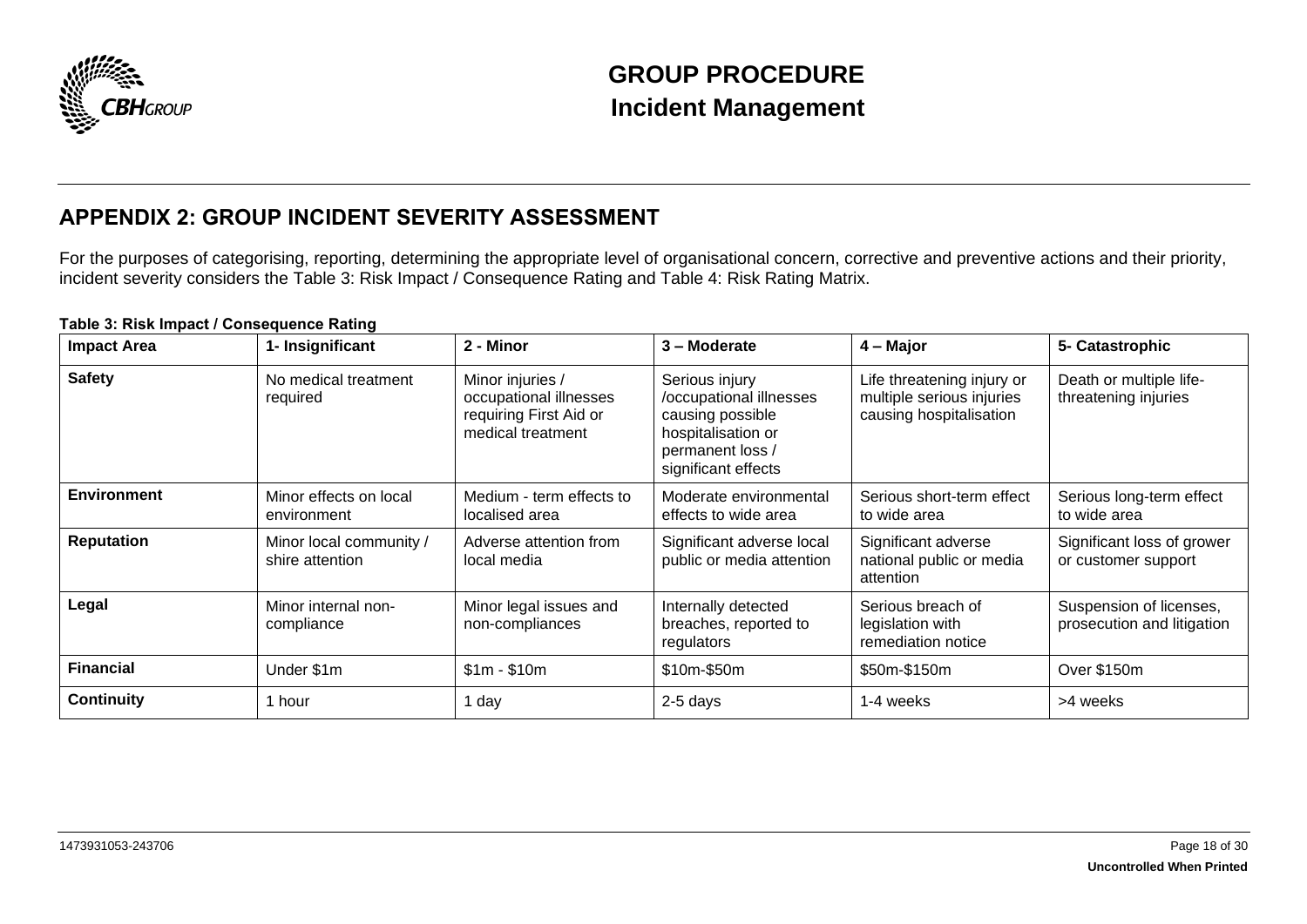

### <span id="page-18-0"></span>**Table 4: Risk Rating Matrix**

|                    | Impact on the business if risk event does occur |                |               |                 |                    |                |                    |                |                    |    |
|--------------------|-------------------------------------------------|----------------|---------------|-----------------|--------------------|----------------|--------------------|----------------|--------------------|----|
|                    | 1- Insignificant                                |                | 2 - Minor     |                 | 3 – Moderate       |                | $4 -$ Major        |                | 5- Catastrophic    |    |
| 5 - Almost certain | Low                                             | 5 <sup>5</sup> | <b>Medium</b> | 10 <sup>°</sup> | <b>Medium High</b> | 15             | <b>High</b>        | 20             | <b>High</b>        | 25 |
| 4 – Likely         | Low                                             | $\overline{4}$ | <b>Medium</b> | 8               | <b>Medium</b>      | 12             | <b>Medium High</b> | 16             | <b>High</b>        | 20 |
| 3 – Possible       | Low                                             | 3              | Medium<br>Low | $6\phantom{1}$  | <b>Medium</b>      | 9              | <b>Medium</b>      | 12             | <b>Medium High</b> | 15 |
| 2 - Unlikely       | Low                                             | $\overline{2}$ | Low           | $\overline{4}$  | Medium<br>Low      | $6\phantom{1}$ | <b>Medium</b>      | 8              | <b>Medium</b>      | 10 |
| 1 - Rare           | Low                                             |                | Low           | $\overline{2}$  | Low                | 3              | Medium<br>Low      | $\overline{4}$ | Medium<br>Low      | 5  |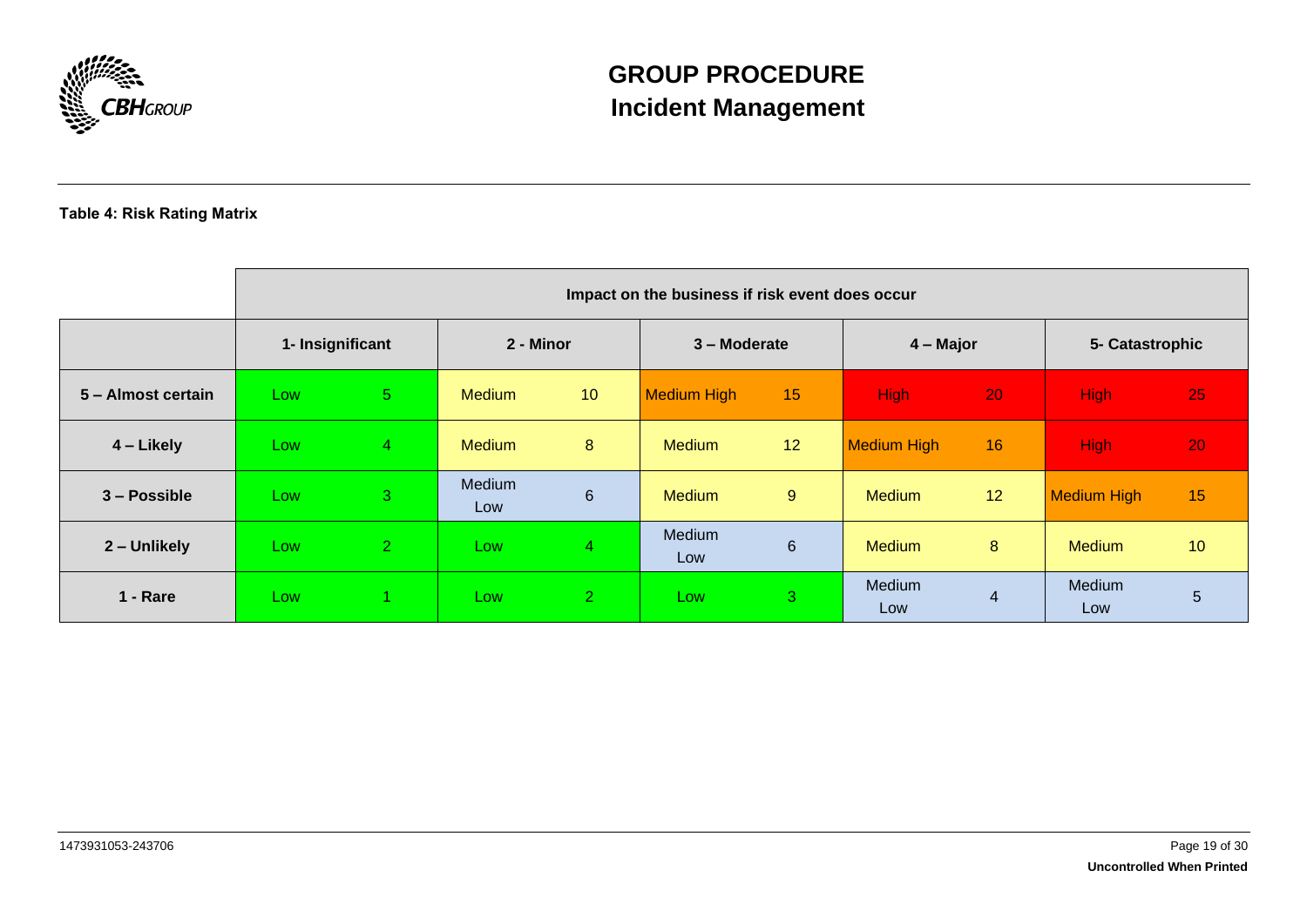

## **APPENDIX 3: SHARE INCIDENT CONSEQUENCE RATING**

<span id="page-19-0"></span>

| <b>Impact Area</b>                                                | 1 Insignificant                                                                                                          | 2 Minor                                                                                                                                                 | 3 Moderate                                                                                                                                                                                            | 4 Major                                                                                                                                                      | 5 Catastrophic                                                                                            |
|-------------------------------------------------------------------|--------------------------------------------------------------------------------------------------------------------------|---------------------------------------------------------------------------------------------------------------------------------------------------------|-------------------------------------------------------------------------------------------------------------------------------------------------------------------------------------------------------|--------------------------------------------------------------------------------------------------------------------------------------------------------------|-----------------------------------------------------------------------------------------------------------|
| Injury or Illness                                                 | No medical treatment<br>required                                                                                         | Minor injuries /<br>occupational illnesses<br>requiring First Aid or<br><b>Medical Treatment</b>                                                        | Serious injury /<br>occupational illnesses<br>causing possible<br>hospitalisation or<br>permanent loss /<br>significant effects                                                                       | Life threatening injury or<br>multiple serious injuries<br>causing hospitalisation                                                                           | Death or multiple life-<br>threatening injuries                                                           |
| Environmental                                                     | Minor effects on local<br>environment                                                                                    | Medium - term effects to<br>localised area                                                                                                              | Moderate environmental<br>effects to wide area                                                                                                                                                        | Serious short-term effect<br>to wide area                                                                                                                    | Serious long-term effect to<br>wide area                                                                  |
| Fire Plant, Equipment,<br>Vehicle (MVA) or Rail<br>Damage or Loss | No damage                                                                                                                | Minor damage. No repairs<br>required.                                                                                                                   | Significant requiring<br>repairs with possible<br>insurance claims.                                                                                                                                   | Major damage requiring<br>significant repair<br>replacement or insurance<br>claims.                                                                          | Loss and /or destruction.<br>Insurance claim required.                                                    |
| Legal, Risk & Compliance<br>(COR)                                 | Minor Internal non-<br>compliances.                                                                                      | Minor legal issues and<br>non-compliances.                                                                                                              | Internally detected<br>breaches, reported to<br>regulators.                                                                                                                                           | Serious breach of<br>legislation with<br>remediation notice                                                                                                  | Suspension of licenses,<br>prosecution, and litigation.                                                   |
| Security                                                          |                                                                                                                          |                                                                                                                                                         | Align with the corresponding type of security incident. E.g. - Break in and / or theft = Equipment Damage or loss Assault= Injury or Illness                                                          |                                                                                                                                                              |                                                                                                           |
| Quality / Food Safety/<br><b>Customer Complaint</b>               | <b>Local Quality</b><br>Observation (e.g.<br>documentation on site<br>out of date, out loading<br>samples to throw away) | <b>Local Quality Issue</b><br>(e.g. hygiene issues,<br>insects in sweeps heap,<br>composite sample not<br>entered in IBIS, Audit<br>observation/ minor) | <b>Rejection of Delivery</b><br>(eg customer complaints,<br>domestic customer rejects<br>load, insects found while<br>out loading, malt barley<br>bays failing germination,<br>Audit non-conformance) | <b>Product Recall</b><br>(eg fertiliser contaminate<br>ship rejected, feed spec<br>barley sent to Joe White<br>Malting, entire stack<br>failing germination) | Loss of Business<br>(eg GM contamination<br>sent to Europe- customer/<br>country suspends CBH<br>imports) |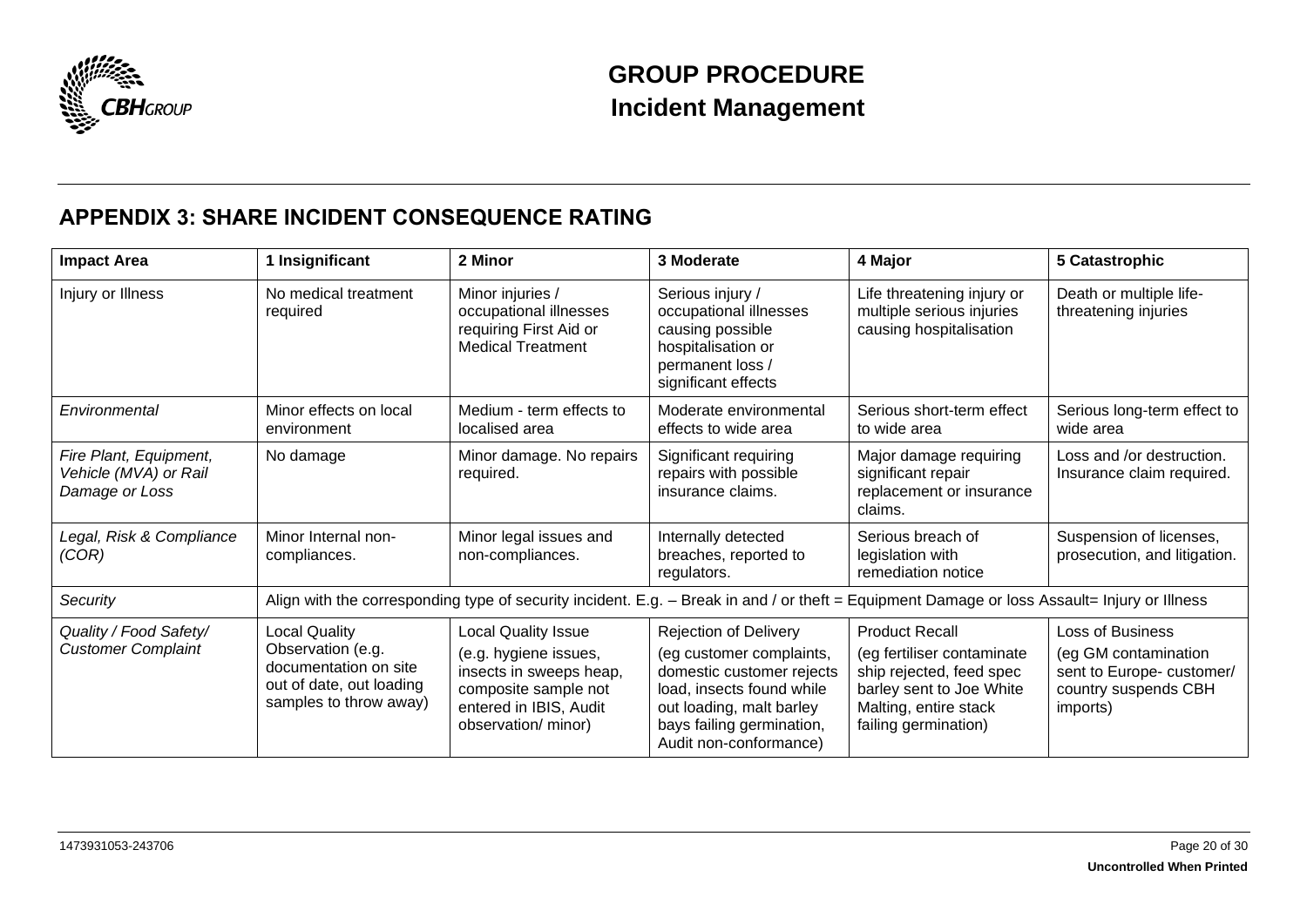

## **APPENDIX 4: INJURY / ILLNESS CLASSIFICATION GUIDE**

<span id="page-20-0"></span>

| <b>Work-Related</b>                                                                                                                                                                                                                                                                                                                                                                                                                                                                                                                          | <b>Non-Work Related</b>                                          |                                                                                                                                                                                                                                                                                                                                                                                                                                                                                                                                                                            |  |
|----------------------------------------------------------------------------------------------------------------------------------------------------------------------------------------------------------------------------------------------------------------------------------------------------------------------------------------------------------------------------------------------------------------------------------------------------------------------------------------------------------------------------------------------|------------------------------------------------------------------|----------------------------------------------------------------------------------------------------------------------------------------------------------------------------------------------------------------------------------------------------------------------------------------------------------------------------------------------------------------------------------------------------------------------------------------------------------------------------------------------------------------------------------------------------------------------------|--|
| An event or exposure in the work environment arising directly from<br>the course of employment acting under the employer's instructions.<br>Exposure causes or significantly contributes to the<br>п                                                                                                                                                                                                                                                                                                                                         | not performing a work-related duty.                              | An injury or illness resulting solely from an event or exposure that occurred outside the CBH work environment or whilst<br>Signs or symptoms emerge at work but result solely from a non-work-related event, exposure or                                                                                                                                                                                                                                                                                                                                                  |  |
| resulting condition or significantly aggravates a pre-<br>existing condition                                                                                                                                                                                                                                                                                                                                                                                                                                                                 | $\blacksquare$                                                   | condition that has developed or occurred whilst in the work environment i.e. cold/influenza<br>Employee was present in the workplace as a member of the public                                                                                                                                                                                                                                                                                                                                                                                                             |  |
| The employer must decide whether this condition is<br>$\blacksquare$<br>met by evaluating the work duties, environment,<br>precipitating event or exposure as well as other<br>contributing factors<br>Note: The determination of a workers' compensation claim (i.e.<br>whether it is accepted or disputed) shall not necessarily dictate if<br>an injury or illness is work related as the criteria are different                                                                                                                          | $\blacksquare$<br>$\blacksquare$<br>п<br>hours<br>$\blacksquare$ | Voluntary participation in a wellness program, medical, fitness or recreational activity<br>Participation in a community or civic project away from the work environment<br>Preparing food or drink (bought on premises or brought in), eating, drinking, performing personal<br>tasks, using employer's equipment in the work environment outside employees assigned working<br>A result of personal grooming, self-medication, horseplay, physical violence/conflict because of<br>personal conflict unrelated to the worker's employment or intentional self-infliction |  |
|                                                                                                                                                                                                                                                                                                                                                                                                                                                                                                                                              |                                                                  | Meets other criteria as per "Special Cases and Classifications" criteria below                                                                                                                                                                                                                                                                                                                                                                                                                                                                                             |  |
| <b>New Case</b>                                                                                                                                                                                                                                                                                                                                                                                                                                                                                                                              |                                                                  | <b>Aggravation of Pre-Existing Condition</b>                                                                                                                                                                                                                                                                                                                                                                                                                                                                                                                               |  |
| An injury or illness not previously experienced or diagnosed or a significant aggravation of a pre-existing<br>condition:                                                                                                                                                                                                                                                                                                                                                                                                                    |                                                                  | Aggravation due to an instantaneous or non-instantaneous event or exposure in<br>the work environment resulting in (at least one of the criteria below must be met):                                                                                                                                                                                                                                                                                                                                                                                                       |  |
| New signs or symptoms of an injury or illness as a direct result of an event or exposure<br>п<br>in the workplace<br>Significant aggravation of a previous injury or illness which had resolved and<br>$\blacksquare$<br>subsequently re-emerged due to an event or exposure in the work environment i.e. the<br>aggravation exceeds the criteria opposite<br>In determining if an injury or illness is a new case or recurrence of an old case, the<br>$\blacksquare$<br>employer may seek the advice of a physician or health practitioner |                                                                  | No change to current diagnosis or treatment (Report Only)<br>Re-diagnosis of a previously injury, illness or condition<br>involving the same bodily location with the same severity<br>consequence<br>Re-commencement of a medical treatment which would likely<br>$\blacksquare$<br>not have resulted but for the presence of the pre-existing<br>condition. Re-commencement of treatment must be of a similar<br>nature and apply to the same bodily location or previous<br>condition                                                                                   |  |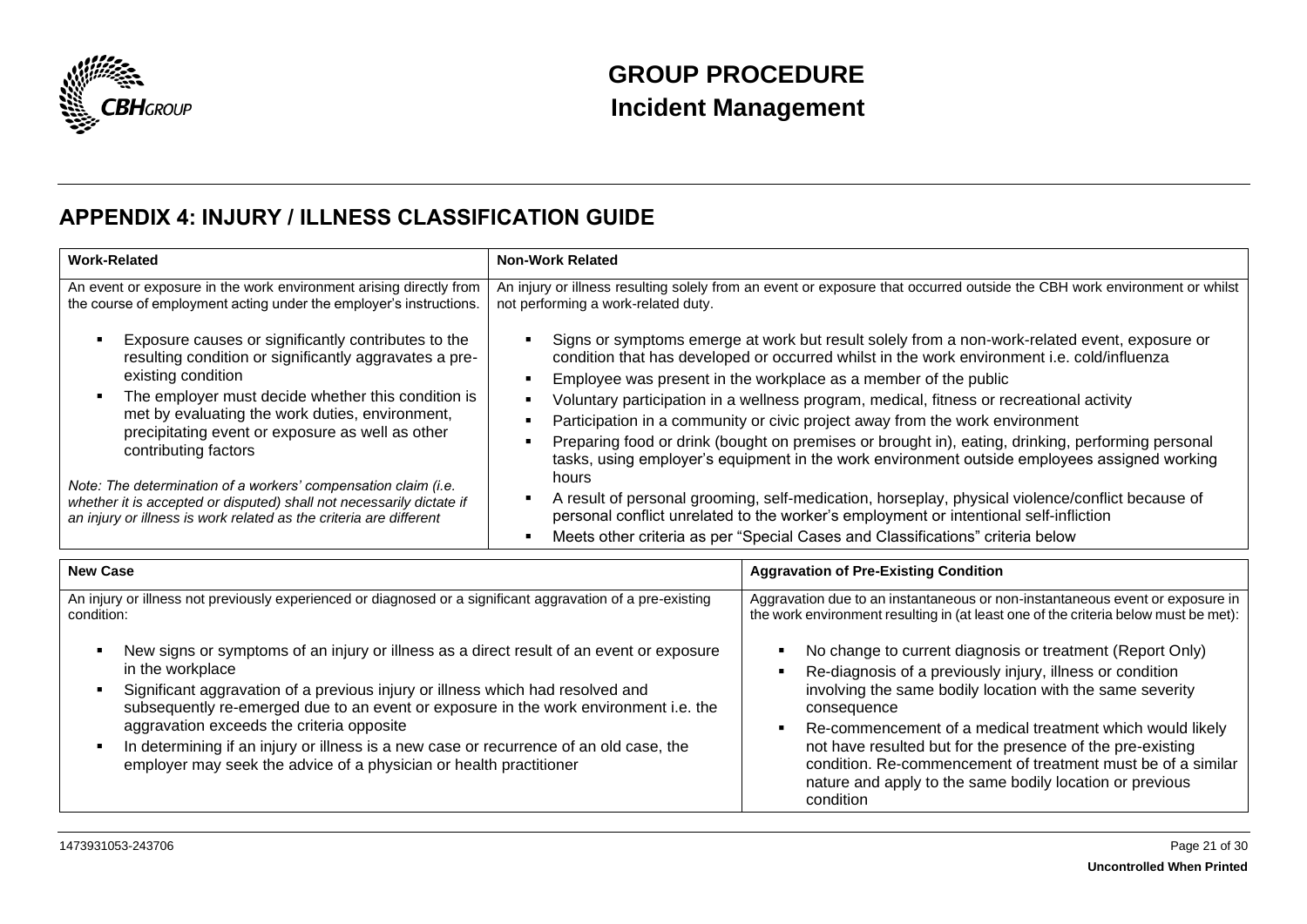

| Note: | the same injury or illness will only be recorded in the all injury frequency rate once every 12<br>months. I.e. multiple re-occurrence reports are only recorded in HSE performance indicators once<br>every 12 months with other re-occurrences still being recorded and cross referenced to the |       | One or more days away from work, days of restricted work, or<br>days of job transfer that would likely not have resulted but for<br>the presence of the pre-existing condition |
|-------|---------------------------------------------------------------------------------------------------------------------------------------------------------------------------------------------------------------------------------------------------------------------------------------------------|-------|--------------------------------------------------------------------------------------------------------------------------------------------------------------------------------|
|       | original record                                                                                                                                                                                                                                                                                   | Note: | This classification does not contribute to the All Injury Frequency Rate                                                                                                       |
|       |                                                                                                                                                                                                                                                                                                   |       | but will be recorded and cross referenced to any original record.                                                                                                              |

| <b>First Aid Injury</b>                                                                                                                        | <b>Medical Treatment Injury</b>                                                                                                                                    | <b>Restricted Work Day Injury</b>                                                                                                                                                                                                            | Lost Time Injury                                                                                                                                                                                                           |
|------------------------------------------------------------------------------------------------------------------------------------------------|--------------------------------------------------------------------------------------------------------------------------------------------------------------------|----------------------------------------------------------------------------------------------------------------------------------------------------------------------------------------------------------------------------------------------|----------------------------------------------------------------------------------------------------------------------------------------------------------------------------------------------------------------------------|
| All points below are regarded as first aid<br>regardless of the professional status of the<br>person providing the treatment (e.g. physician,  | A work-related injury or occupational<br>illness resulting in treatment beyond first<br>aid. Medical treatment is the medical<br>management and care of a patient. | A Restricted Work Injury occurs as the result of<br>a work-related injury or illness when:                                                                                                                                                   | A Lost Time Injury is a work-related<br>injury or occupational illness when:                                                                                                                                               |
| nurse, first aider)<br>Visits for consultation, observation,<br>assessment only<br>Diagnostic imaging                                          | Diagnostic Imaging<br>Significant injuries such as fractures<br>of bones or teeth, punctured<br>eardrums and medium or high-grade                                  | A physician or other licensed health<br>care professional recommends that<br>the employee not perform one or<br>more of the routine functions of his or<br>her job<br>Not work the full work day that he or<br>she would otherwise have been | The employee is unable to<br>٠<br>attend work due to the nature<br>of injury or treatment beyond<br>the day or shift the injury<br>occurred or illness begun<br>regardless of the injured<br>person's next rostered shift. |
| ECGs and blood tests (diagnosis may<br>$\blacksquare$<br>be MTI)<br>Imaging diagnosis of low grade<br>л.<br>muscle strain, ligamentous sprain, | sprains, strains and bruising<br>regardless of treatment<br><b>Prescription Medication</b>                                                                         | scheduled to work<br>It is not a Restricted Work Case if a<br>Note:<br>physician or other licensed health<br>care professional imposes the                                                                                                   | Worker can't return directly<br>$\blacksquare$<br>due to the nature of the injury<br>or treatment, i.e. not LTI if<br>issued with precautionary time<br>away from work.                                                    |
| joint sprain, bone bruising<br><b>Prescription Medication</b>                                                                                  | All cases except those in First Aid<br>Injury<br>Application of local anaesthetic during<br>subsequent visits                                                      | restriction or transfer only for the day<br>on which the injury occurred or<br>illness began.                                                                                                                                                | Lost time injuries are recorded<br>according to severity of consequence.<br>The initial classification decision is<br>subject to monthly review up to 12                                                                   |
| administration or application during<br>first visit such as anaesthetic for<br>minor injury discomfort                                         | Immunizations, such as Hepatitis B<br>vaccine or rabies vaccine, following<br>an injury                                                                            | Precautionary alternate duties are<br>extended beyond 96 calendar hours                                                                                                                                                                      | months post-date of injury to ensure<br>accuracy                                                                                                                                                                           |
| prescribed as a preventative measure<br>л.<br>Tetanus immunizations and<br>preventative use of single course of<br>antibiotics                 | Provision of anti-venom<br><b>Non-Prescription Medication</b>                                                                                                      | It is not a restricted work case if the<br>Note:<br>person is able to perform all their                                                                                                                                                      | Lost Time Injury (Short<br>Term/Temporary) - injury is likely to<br>result in a non-permanent impairment                                                                                                                   |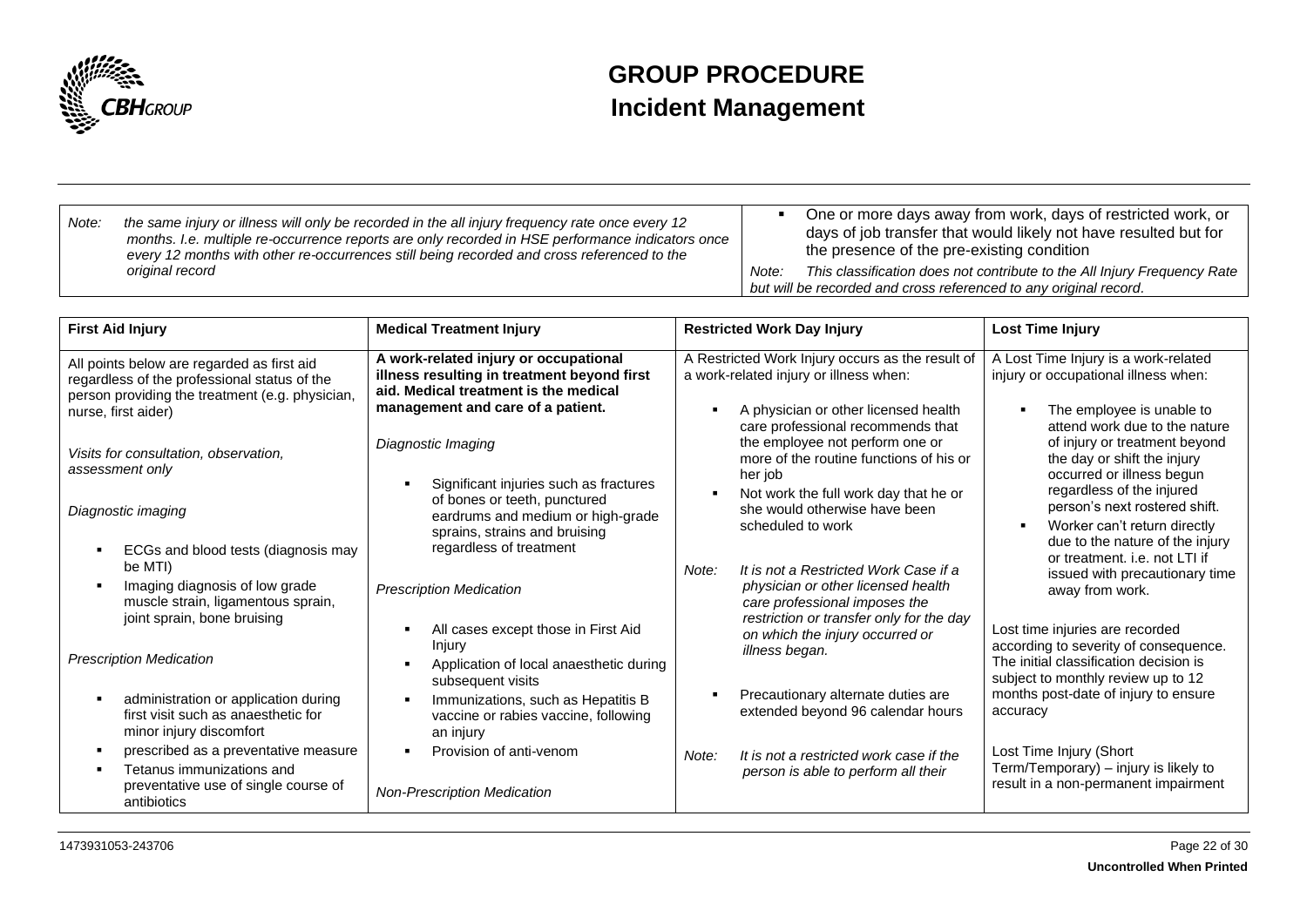

| <b>First Aid Injury</b>                                                                                                                                                                                                                    | <b>Medical Treatment Injury</b>                                                                                                                                                                                                                                                                                                                    | <b>Restricted Work Day Injury</b>                                                                                                                                                                                                                                                                                       | <b>Lost Time Injury</b>                                                                                                                                                                                                                   |
|--------------------------------------------------------------------------------------------------------------------------------------------------------------------------------------------------------------------------------------------|----------------------------------------------------------------------------------------------------------------------------------------------------------------------------------------------------------------------------------------------------------------------------------------------------------------------------------------------------|-------------------------------------------------------------------------------------------------------------------------------------------------------------------------------------------------------------------------------------------------------------------------------------------------------------------------|-------------------------------------------------------------------------------------------------------------------------------------------------------------------------------------------------------------------------------------------|
| for previously undiagnosed/unknown<br>л.<br>allergies to general airborne particles<br>inherent to the wheatbelt region such<br>as grain dust<br>Non-prescription medications at non-<br>prescription strength                             | A recommendation by a physician or<br>other licensed health care<br>professional to use a non-prescription<br>medication at prescription strength<br><i><b>Illness</b></i>                                                                                                                                                                         | routine functions but at a slower pace<br>or reduced output<br>It is not a restricted work case if the<br>Note:<br>restrictions recommended by the<br>physician or health practitioner do not<br>prevent the person from performing<br>all the routine functions of his or her<br>job. This is at the discretion of the | and less than 10 calendar days<br>duration. Abbreviation LTIS<br>Lost Time Injury (Long<br>Term/Permanent) - injury is likely to<br>result in a permanent impairment<br>and/or more than 10 calendar days<br>duration. Abbreviation LTIL  |
| Illness<br>Drinking fluids for relief of heat stress<br>Oxygen administered on a<br>precautionary basis and not required<br>to successfully treat a work-related<br>injury or illness (e.g. heat stress, to<br>prevent the onset of shock) | As per definition outlined in special<br>cases and other classifications<br>Intravenous administration of glucose<br>or saline or other fluids.<br>Administration of oxygen to<br>successfully treat a work-related<br>injury or illness (e.g. shock, exposure<br>to toxic substances or oxygen<br>deficient atmospheres)<br>Loss of consciousness | <b>Health and Wellness Manager</b>                                                                                                                                                                                                                                                                                      | Days Lost<br>Days lost are counted as the<br>number of calendar days after<br>the day of the incident during<br>which the employee /<br>contractor is unable to perform<br>any of their routine functions<br>or any alternative functions |
| <b>Wounds</b><br>Cleaning, flushing or soaking on skin<br>surface including antiseptic use<br>Use of wound or body part coverings<br>including Steri-StripsTM, butterfly<br>strips and glue to hold a wound                                | <b>Wounds</b><br>Treatment of 2nd or 3rd degree burns<br>Wound closing: sutures, staples or<br>medical glue (i.e. those not listed<br>under First Aid)                                                                                                                                                                                             |                                                                                                                                                                                                                                                                                                                         | Days lost must be recorded<br>whether the injured or ill<br>employee follows the<br>physician or licensed health<br>care professional's<br>recommendation or not.                                                                         |
| covering in place<br>Treatment of 1st degree burns<br>л.<br>Drilling of a fingernail or toenail to<br>relieve pressure, or draining fluid from                                                                                             | Surgical debridement and or non-<br>simple surgical means to remove<br>foreign material                                                                                                                                                                                                                                                            |                                                                                                                                                                                                                                                                                                                         | Time taken traveling to / from<br>Note:<br>appointments does not count<br>towards lost time                                                                                                                                               |
| a blister                                                                                                                                                                                                                                  | Soft Tissue                                                                                                                                                                                                                                                                                                                                        |                                                                                                                                                                                                                                                                                                                         | Time spent waiting for<br>Note:<br>diagnosis following an<br>incident is not included in                                                                                                                                                  |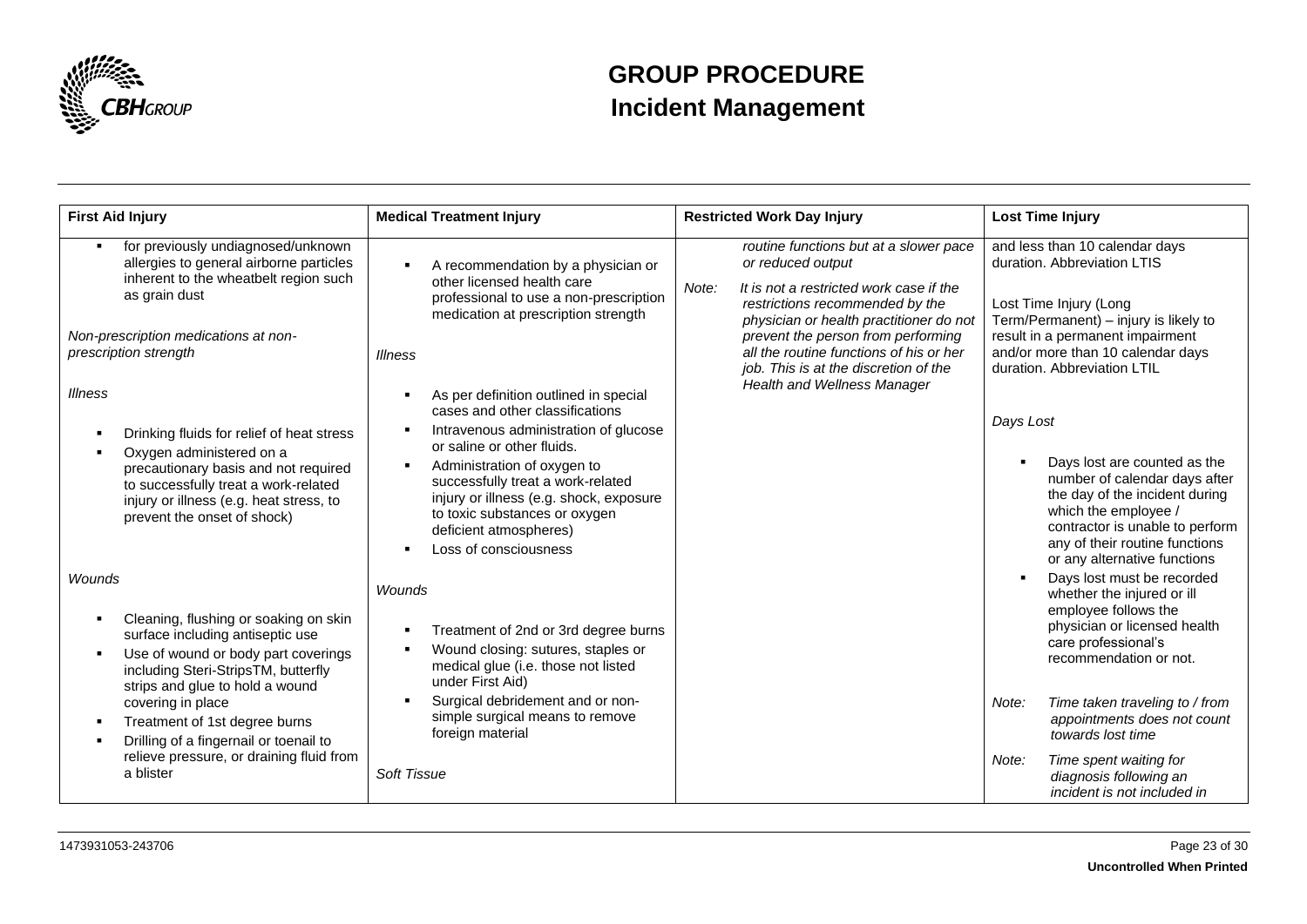

| <b>First Aid Injury</b>                                                                                                                                                                                                                                                                                                                                                                                                                                                      | <b>Medical Treatment Injury</b>                                                                                                                                                                                                                                                                                                                                                  | <b>Restricted Work Day Injury</b> | <b>Lost Time Injury</b>                                                                                                                                                                                                                                                                                                                                     |
|------------------------------------------------------------------------------------------------------------------------------------------------------------------------------------------------------------------------------------------------------------------------------------------------------------------------------------------------------------------------------------------------------------------------------------------------------------------------------|----------------------------------------------------------------------------------------------------------------------------------------------------------------------------------------------------------------------------------------------------------------------------------------------------------------------------------------------------------------------------------|-----------------------------------|-------------------------------------------------------------------------------------------------------------------------------------------------------------------------------------------------------------------------------------------------------------------------------------------------------------------------------------------------------------|
| Removal of foreign bodies from the<br>۰.<br>eye using irrigation and swabs and<br>protection of minor corneal scratches<br>including use of eye patch<br>Removal of splinters or foreign<br>material from areas other than the<br>eyes by irrigation, tweezers, cotton<br>swabs or other simple means                                                                                                                                                                        | Rigid immobilization devices<br>Medical referral to a healthcare<br>provider where the treatment<br>provided exceeds 3 visits and 96<br>calendar hours from time of initial<br>referral<br>A physician or other licensed health<br>Note:<br>care professional recommends or<br>refers for medical treatment,<br>regardless of whether the employee<br>follows the recommendation |                                   | workdays lost unless the<br>injury becomes classified as a<br>lost time injury<br>365 days of lost time are<br>٠<br>recorded for a fatality<br>Lost days for an illness / injury<br>are not counted after 180<br>calendar days have elapsed or<br>when the person ceases<br>employment with the<br>company. The 180 days may<br>be spread over a period and |
| Soft Tissue                                                                                                                                                                                                                                                                                                                                                                                                                                                                  |                                                                                                                                                                                                                                                                                                                                                                                  |                                   | will not necessarily be<br>continuous.                                                                                                                                                                                                                                                                                                                      |
| strapping and soft bracing to<br>protect/brace<br>Hot or cold therapy, massage<br>Using non-rigid means of support or<br>temporary immobilisation devices<br>such as slings, splints, collars, spinal<br>boards<br>Visits to a health care professional<br>whilst on full duties (i.e.<br>physiotherapist, chiropractor,<br>occupational therapist) where the<br>treatment provided does not exceed 3<br>visits<br>Precautionary alternate duties up to<br>96 calendar hours |                                                                                                                                                                                                                                                                                                                                                                                  |                                   | Days lost for contractors continue to be<br>counted after a contract ceases, until<br>the:<br>Contractor is declared fit for<br>duty;<br>180-day limit is reached; or<br>Contractor ceases<br>employment with the<br>contracting company                                                                                                                    |

*Special Cases and Classifications*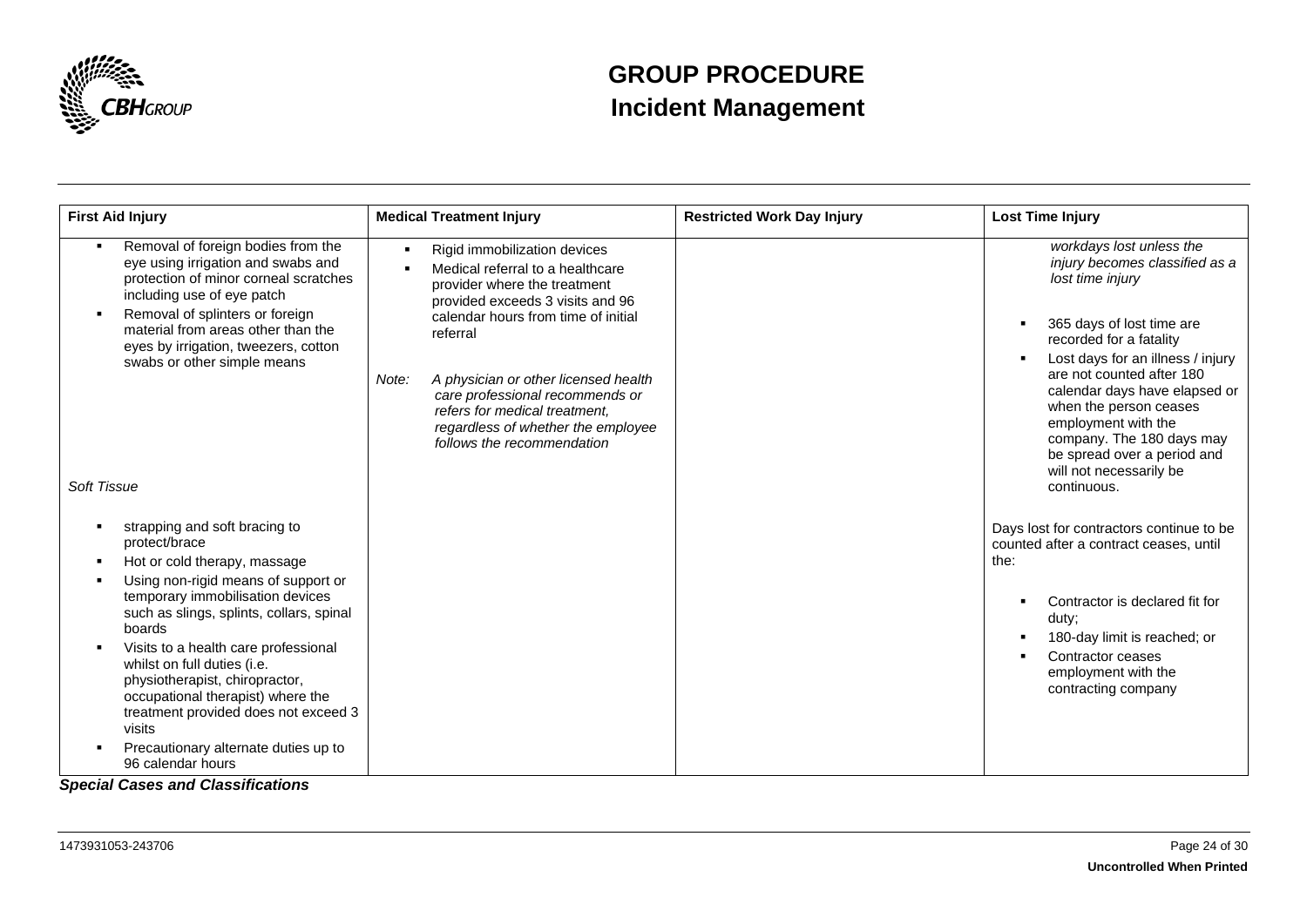

| <b>Occupational Illness</b>                                                                                                                                                                                                                                                                                                                                                                     | Journey Injuries                                                                                                                                                                                                                                                                                                                                                                                                                              | Non-work-related injury - Other                                                                                                                                                                                                                                                                                                                                                                                                 |
|-------------------------------------------------------------------------------------------------------------------------------------------------------------------------------------------------------------------------------------------------------------------------------------------------------------------------------------------------------------------------------------------------|-----------------------------------------------------------------------------------------------------------------------------------------------------------------------------------------------------------------------------------------------------------------------------------------------------------------------------------------------------------------------------------------------------------------------------------------------|---------------------------------------------------------------------------------------------------------------------------------------------------------------------------------------------------------------------------------------------------------------------------------------------------------------------------------------------------------------------------------------------------------------------------------|
| An occupational illness is any new case condition that does<br>not meet the definition of an injury. An occupational illness<br>may be work related or non-work related and a new case or<br>aggravation of pre-existing condition.                                                                                                                                                             | Work related travel journey<br>A work-related journey is where a worker travels between<br>sites within one shift and has been directed / is required to do<br>so by CBH (whether in a personal or company vehicle).                                                                                                                                                                                                                          | Non-instantaneous event<br>Any injury/illness sustained in the workplace when the worker<br>was not engaged in any duty that could have placed stress<br>on the affected body part or exposed the worker to any                                                                                                                                                                                                                 |
| In this context, a non-work related occupational<br>Note:<br>illness is where the occupational illness most<br>significantly relates to another employer or previous<br>self-employment                                                                                                                                                                                                         | Includes travel conducted within a CBH site and travel as<br>part of transacting, discussion or promoting business at the<br>direction of the employer<br>A worker may have more than one primary place of<br>Note:<br>employment but may only have one within a single                                                                                                                                                                       | chemical or physical agent that is relatable to the observed<br>or presenting condition<br>Waking up with localised pain to a body part where the<br>recent work duties could not have placed undue stress on<br>the affected body part                                                                                                                                                                                         |
| A work-related, new case occupational illness requiring<br>medical treatment, restricted work or lost time shall be<br>escalated accordingly<br>Physiological or psychological harm or loss of capacity                                                                                                                                                                                         | shift. The primary place of employment is the<br>site/location where most of work related activity is<br>to take place that shift<br>Non-work-related travel journey                                                                                                                                                                                                                                                                          | <b>Normal Body Movements</b><br>Injury / illness results solely from normal body movements<br>e.g. tying a shoelace, sneezing provided the action is not a<br>job-related motion and the work environment does not<br>contribute                                                                                                                                                                                                |
| produced by systemic infection; exposure to toxins, poisons,<br>fumes etc., continued or repeated stress or strain or other<br>continued or repeated exposures to conditions in the work<br>environment over a period of time. Illnesses include but are<br>not limited to:<br><b>Mental Illness</b><br>Skin diseases or disorders (including friction<br>blisters);<br>Respiratory conditions; | Employees travelling between their fixed or<br>temporary residence and their fixed or temporary<br>primary place of residence.<br>Includes accidents on company property whilst the<br>$\blacksquare$<br>employee is commuting to and from their primary<br>place of employment<br>Any accident on an otherwise work-related journey<br>where a substantial deviation or interruption of a<br>journey is made for any reason unconnected with | Onsite or short-term accommodation<br>Injury/illness results solely from an event or exposure whilst<br>in an onsite hut, hotel, motel, caravan park or other similar<br>type of accommodation. Staying at these accommodations is<br>defined as a temporary residence<br><b>Working from home</b><br>If an employee is performing work for pay or compensation at<br>home and the injury or illness is directly related to the |
| Poisoning;<br>Hearing loss;<br>Heat illness;<br>Bites/stings resulting in envenomation or allergic<br>reaction:<br>Pathogenic and parasitic diseases; and                                                                                                                                                                                                                                       | the worker's employment i.e. for personal reasons,<br>place of interest<br>These journey injuries and illnesses are reported in<br>Note:<br>SHARE but do not get included in HSE<br>performance metrics                                                                                                                                                                                                                                       | performance of work rather than the general home<br>environment or setting, the event is considered work related<br><b>Mental Illness</b><br>A mental illness is considered non-work related unless the<br>employee has an accepted worker's compensation claim or                                                                                                                                                              |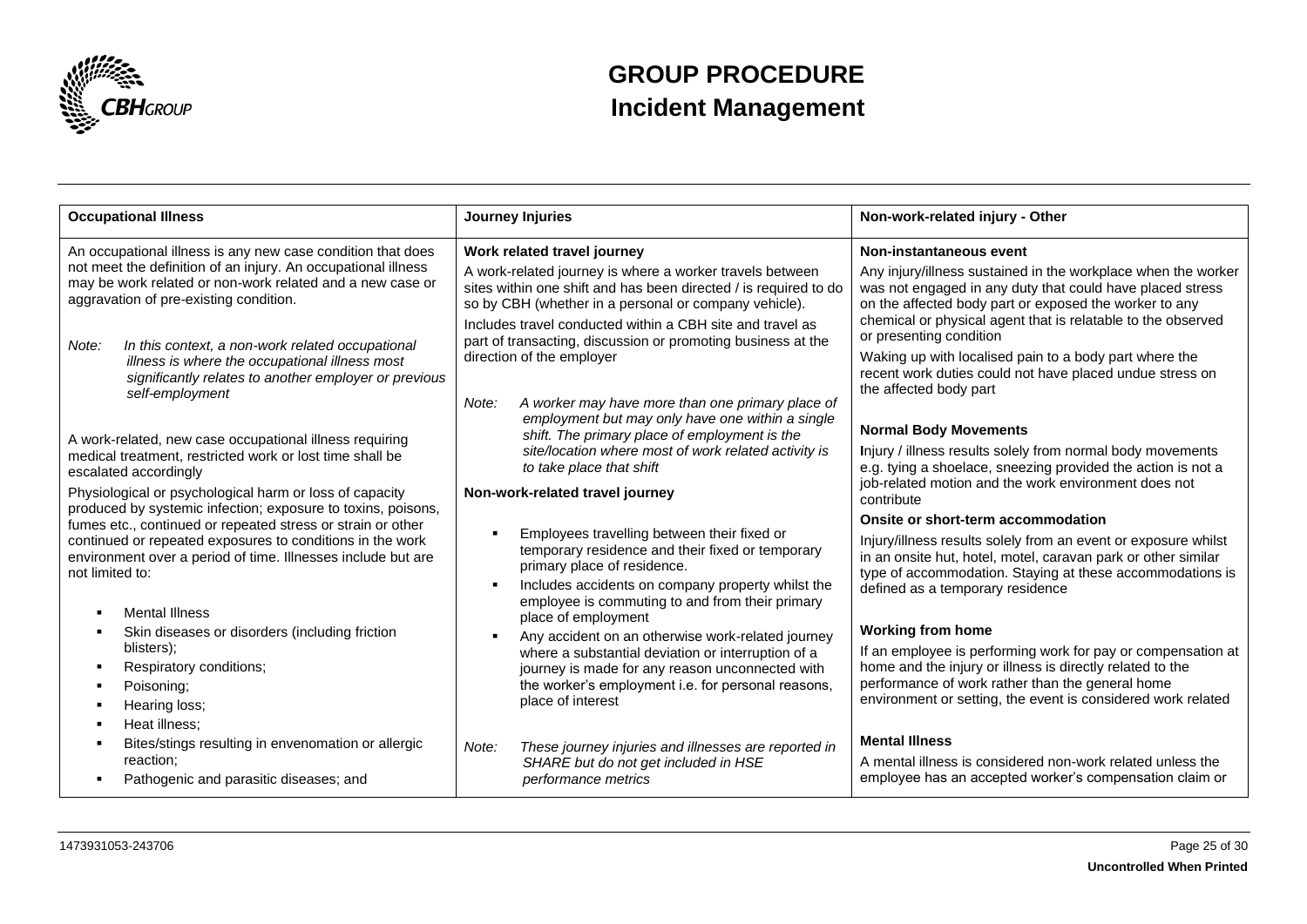

| <b>Occupational Illness</b>                                                                                                                                                                    | Journey Injuries                                                                                                                                                                                                                       | Non-work-related injury - Other                                                                  |
|------------------------------------------------------------------------------------------------------------------------------------------------------------------------------------------------|----------------------------------------------------------------------------------------------------------------------------------------------------------------------------------------------------------------------------------------|--------------------------------------------------------------------------------------------------|
| Chronic musculoskeletal disorders (e.g. RSI, OOS)<br>which are not a result of a slip, trip, fall or other<br>instantaneous event (i.e. arises without a specific<br>date or time of incident) | <b>Contractor travel journeys</b><br>Travel is as directed by CBH Group<br>Contractor incidents not on a CBH site i.e. hauling<br>on public roads is not work related.<br>Contractor incident whilst on a CBH site is work-<br>related | there is sufficient evidence from a physician or other suitably<br>qualified health practitioner |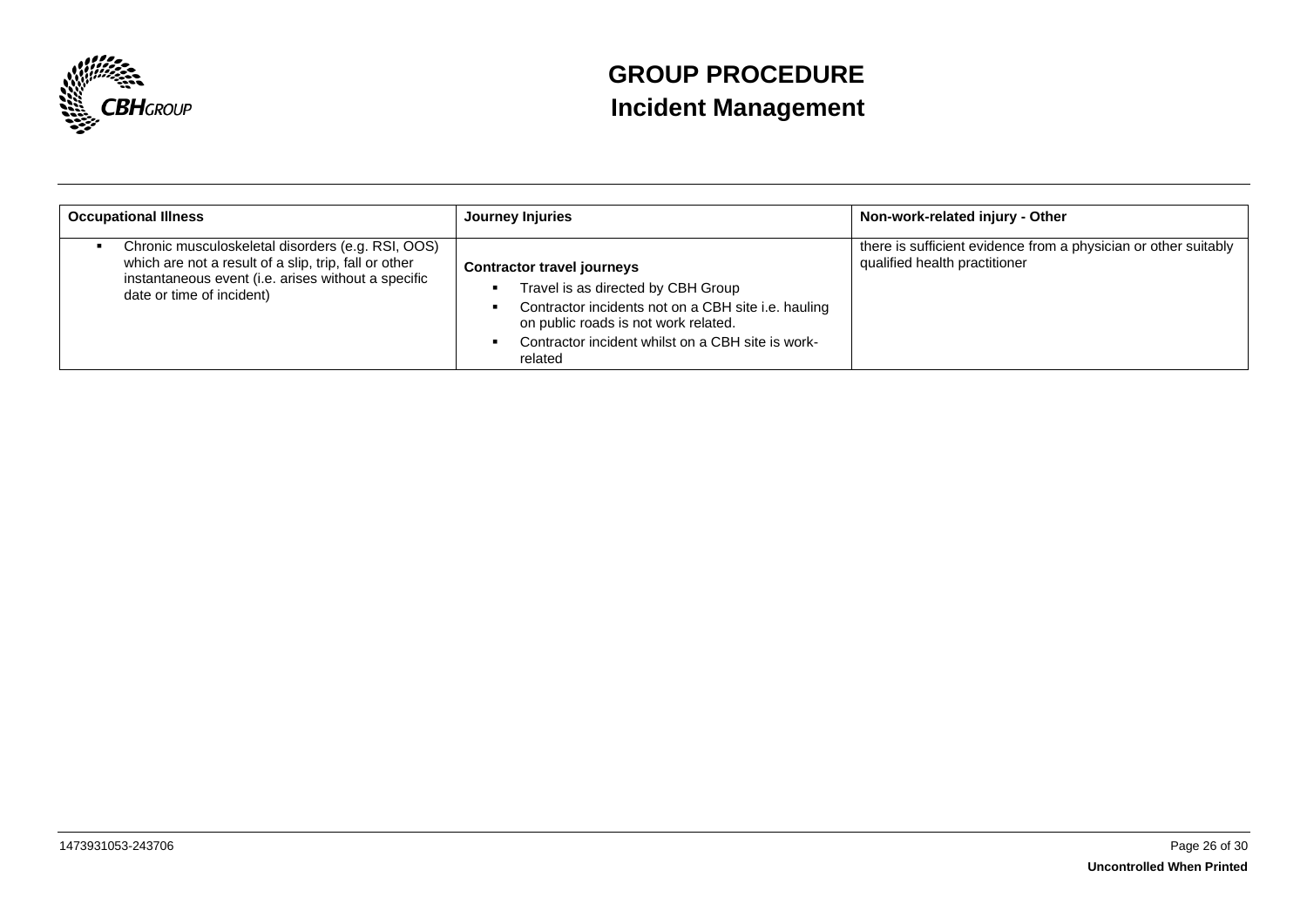

## <span id="page-26-0"></span>**APPENDIX 5: INCIDENT REPORTING AND INVESTIGATION PROCESS**

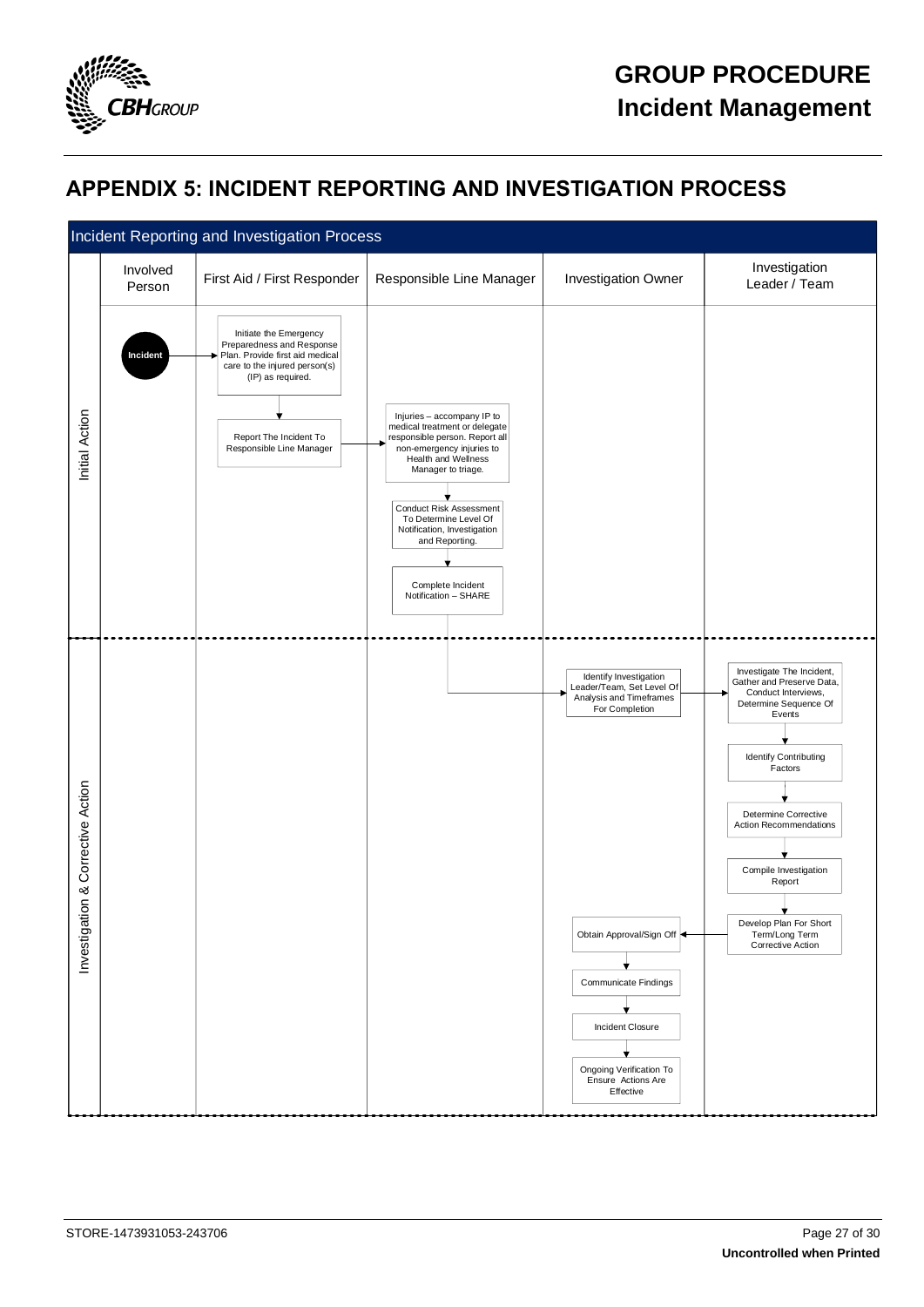

## **APPENDIX 6: SAFETY ALERT REPORTING PROCESS**

<span id="page-27-0"></span>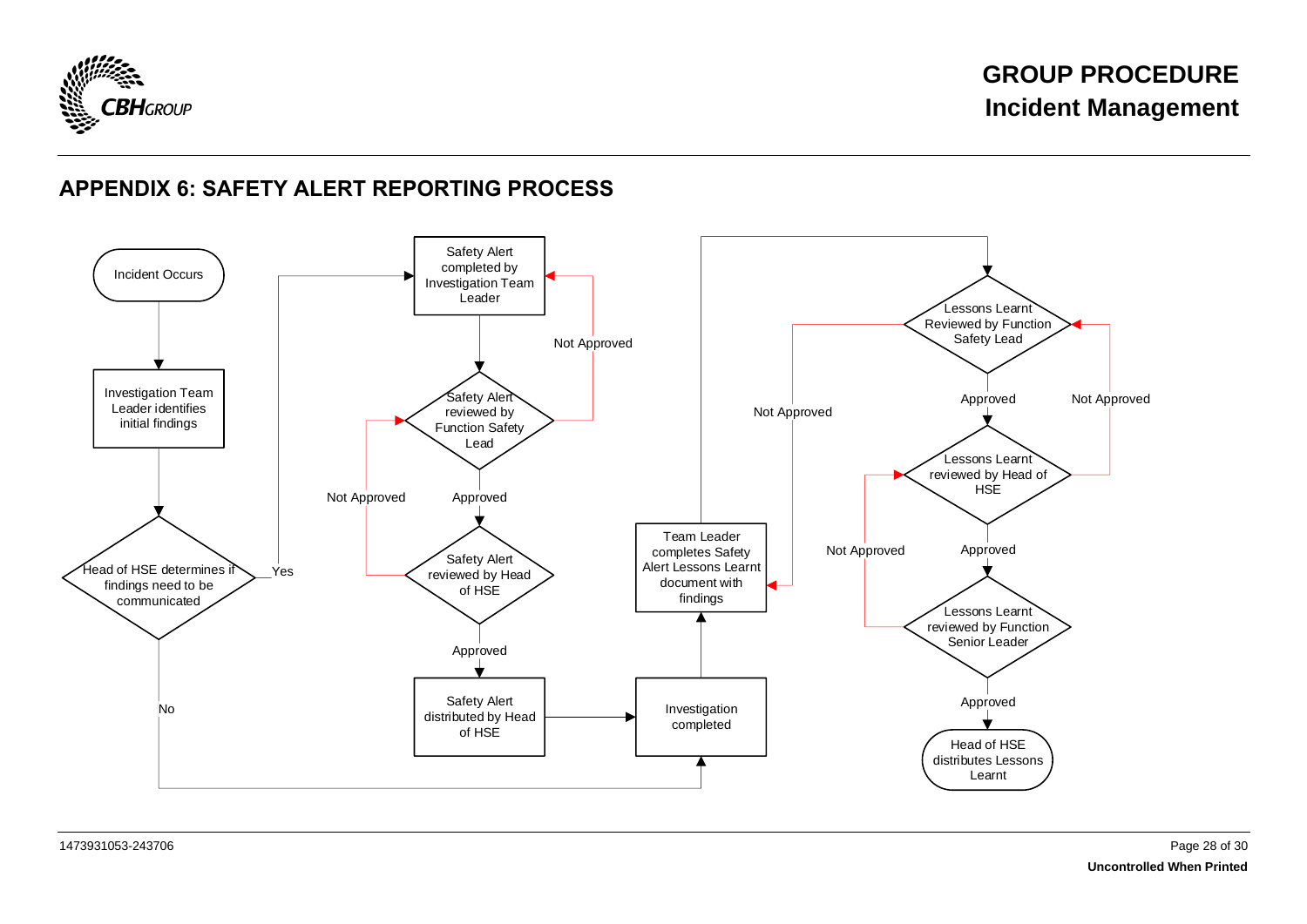

## **APPENDIX 7: LEGAL PROFESSIONAL PRIVILEGE FLOWCHART**

<span id="page-28-0"></span>